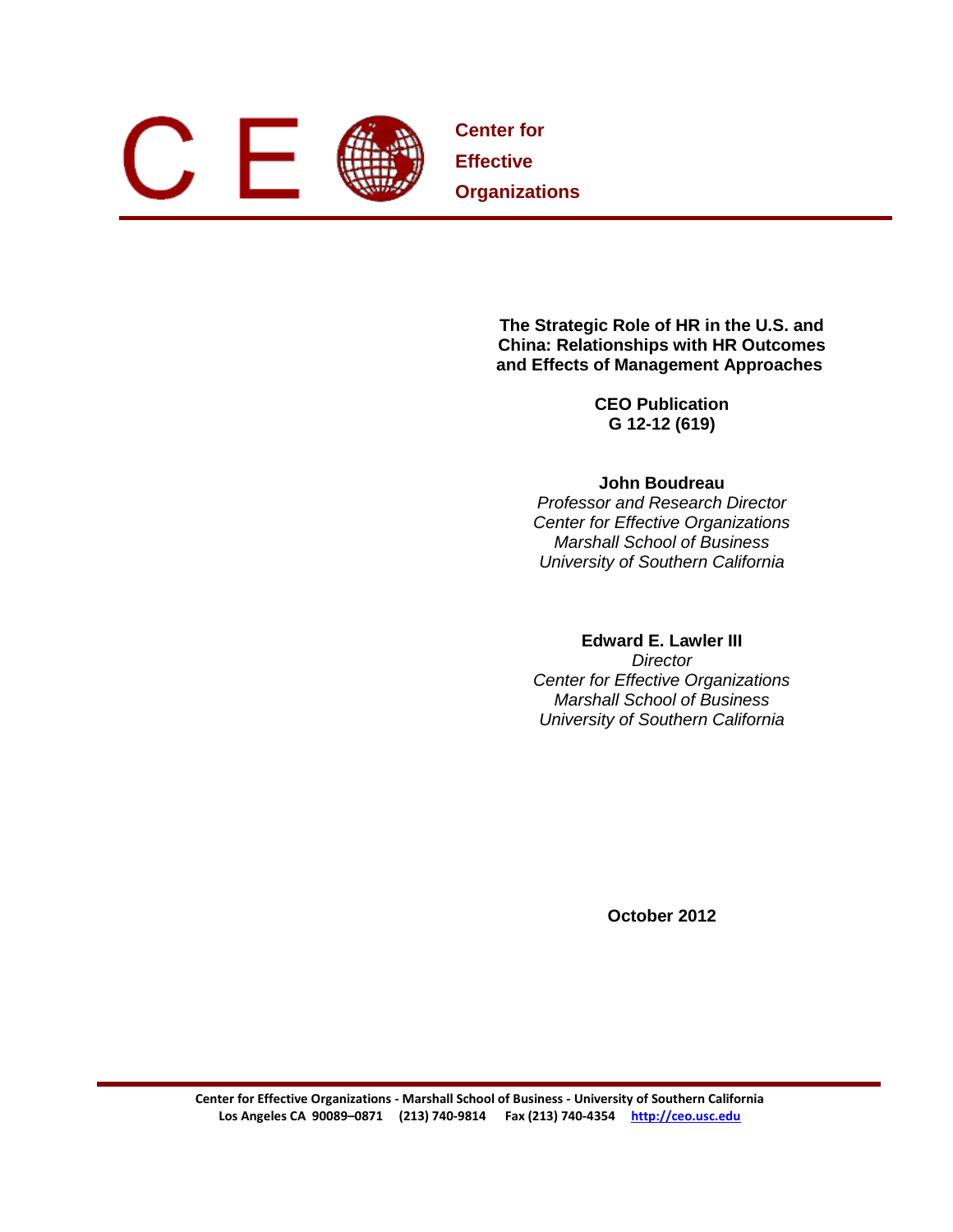## **Chapter 7**

# **The Strategic Role of HR in the U.S. and China: Relationships with HR Outcomes and Effects of Management Approaches**

#### **John W. Boudreau and Edward E. Lawler, III**

Center for Effective Organizations, University of Southern California

#### **7.1. Introduction**

The previous chapter laid out some of the developments in talent management when seen in a global context. In this chapter we look at the strategic context in the largest emerging market – that of China – through comparison of practices with those in the United States of America. Corporations in China and the United States differ greatly in many ways. U.S. firms typically are older, and are more global. Thus, it is not surprising that some research suggests that Chinese HRM policies and practices differ from Western HRM practices. In particular, there is evidence that HR functions allocate less time to strategic activities and play a less strategic role (Wei, 2010). However, there is some evidence of a two-speed system in China, whereby a small number of firms have highly sophisticated systems, while a much larger proportion has only very basic HR systems. This has been attributed to the difference between the relatively advanced management systems of large state-owned enterprises and the more basic systems characterizing smaller private firms.

The development of Chinese HRM has occurred in several phases (see Wei, 2010). During a Soviet-style traditional phase (from 1949-1979), there was little HR presence in organizations because much of HR management was dictated by State rules that required similar treatment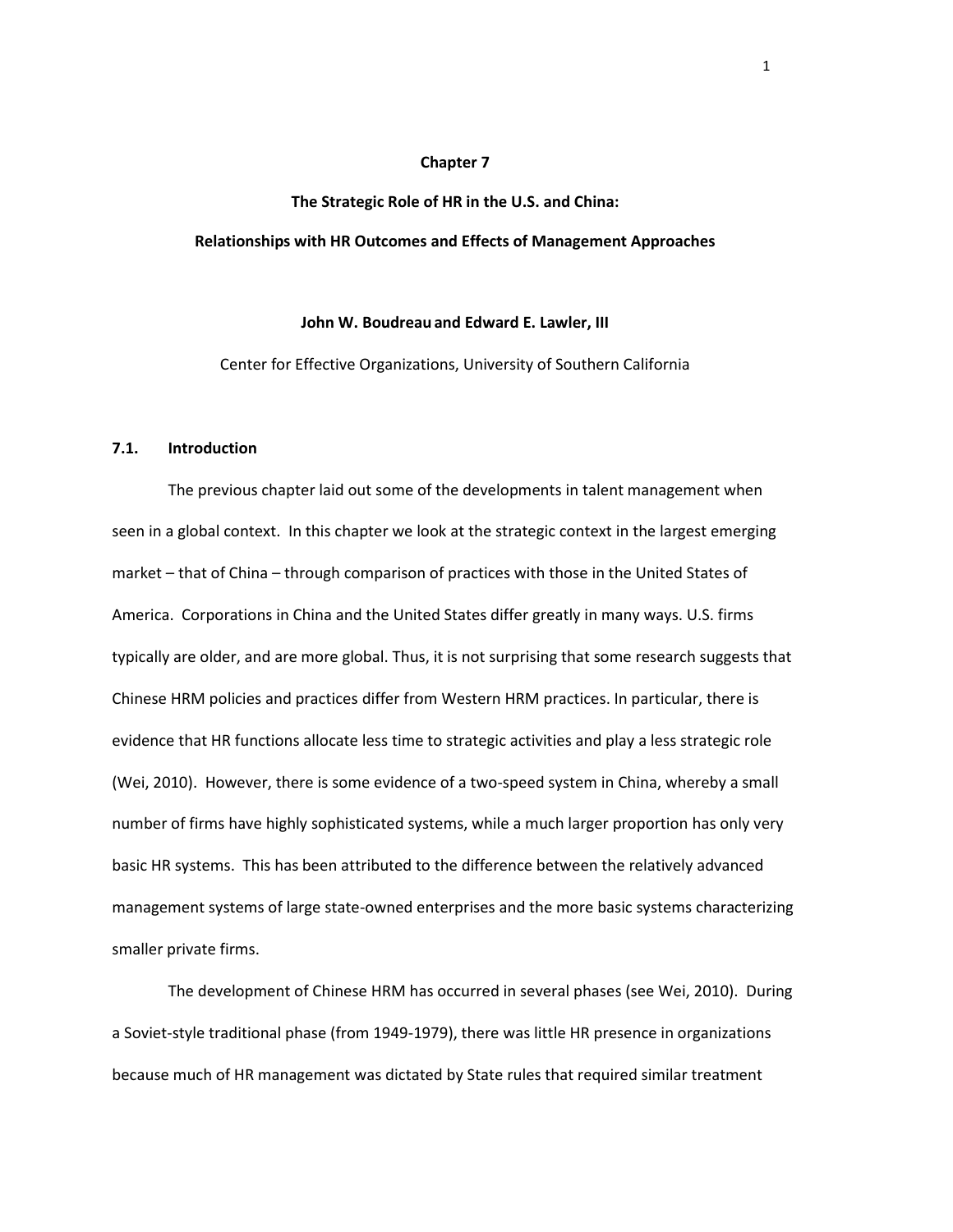across organizations, and with little worker movement across organizations (Warner, 1996a; Naughton, 1996). This phase was followed by a reform phase (1979-1995), following the Third Plenary Session of the  $11<sup>th</sup>$  Central Committee in late 1978. It allowed private ownership and foreign investment. It included greater profit incentive for enterprises, allowed for more experimentation with employment arrangements, and allowed the importation of HR practices by the Western firms that were investing in China (Wei, 2010).

In the 1990's, there were changes in Chinese corporate and labor law. These included abolishing the jobs-for-life requirement in favor of specific labor contracts, compensation linked to performance and skill, and employment-based pension and insurance arrangements (Wei, 2010; Warner, 1996b). Thus, China as compared to the U.S. and other Western nations, has had less experience with a legal and social environment that motivates significant investments and advancements in HR, and a shorter time during which the strategic value of the HR profession has been recognized. Thus, we might expect that China HR functions and leaders currently play a less strategic role in their organizations.

It is possible that Chinese organizations and HR leaders have had the chance to learn from the best practices of the West, and thus might be equally or even more advanced than their Western counterparts. Convergence theory has proposed that cross-national systems converge as industrialization and technologies carry knowledge of new approaches and their effects (Kerr, 1983), particularly the transfer of international best practices. However, the evidence of convergence remains mixed (Rowley & Benson, 2002; Bjorkman, 2003, Brewster, Mayrhofer & Morley, 2004; Wood, Psychogios, Szamosi & Collings, 2012).

Recent studies of Chinese organizations' HRM practices have suggested that there is some convergence, but also some important differences (Collins, Zhu & Warner, 2012). For many years now studies have suggested that the Chinese system emphasizes criteria such as work attitudes,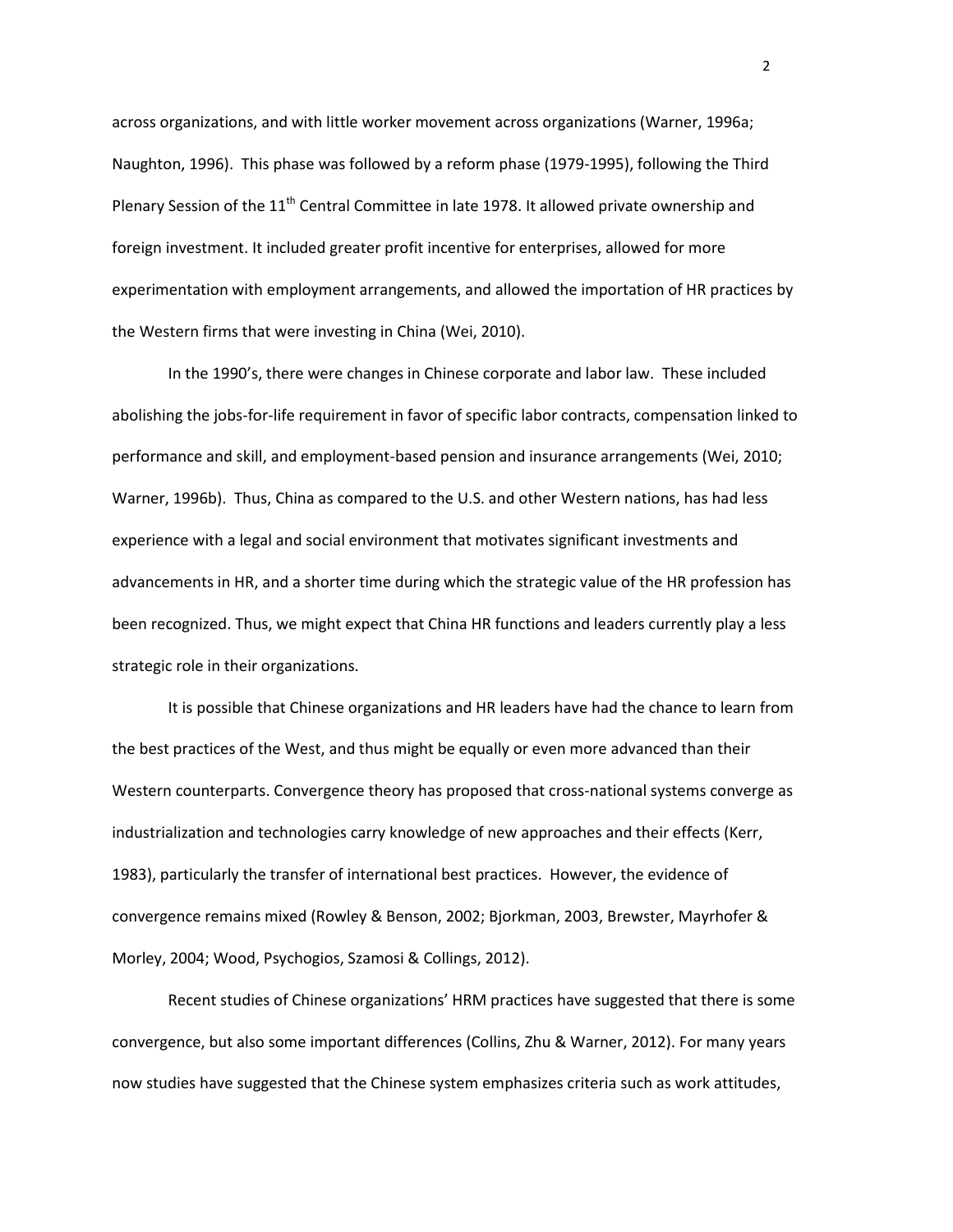diligence and team spirit more than Western systems (Nyaw, 1995), and that Chinese companies rely on less specific criteria in performance assessment, leaving more to individual interpretation (Verburg, Drenth, Koopman, Van-Juijen & Wang, 1999). Thus, there is reason to believe that we may see differences between Chinese and U.S. organizations in the array and combination of HR practices that they use and in the activities of the HR function.

A significant reason for the evolution of HR practices in China has been that the dominant organizational ownership and management approach in organizations has changed. There has been a good deal of writing about the impact of ownership arrangements on the professional practice of HR in China (e.g., Ding & Akhtar, 2001). It describes four types of ownership: State Owned Enterprises (SOE's), Chinese private companies (CPC's), Foreign Directed Investment Entities (FIE's), and Joint Ventures (JV's).

SOE's were the dominant ownership approach from the 1940's to the 1970's, offering little discretion in employment and social welfare arrangements, they were controlled by State economic planners. Beginning in the late 1970s', SOE's were encouraged to increase productivity, leading to reforms designed to be more sensitive to labor and economic market forces. As Wei (2010, p. 44) noted, "a distinct feature of HRM of SOE's at this period is the mixture of old and new: managers have greater discretion over personnel issues… but senior positions are still assigned by the state; performance-linked pay practices have been incorporated … but a major proportion of salary still depends on tenure and seniority; training for technical and managerial development is more frequent though political education is still an integral part of corporate training…" (Cooke, 2005; Zhu, 2005).

Joint ventures were quite popular during the 1970's as capital investment increased rapidly. JV's were often formed through part-ownership of former SOE's by foreign investment entities. Thus, the organization and HRM practices were often a compromise between the older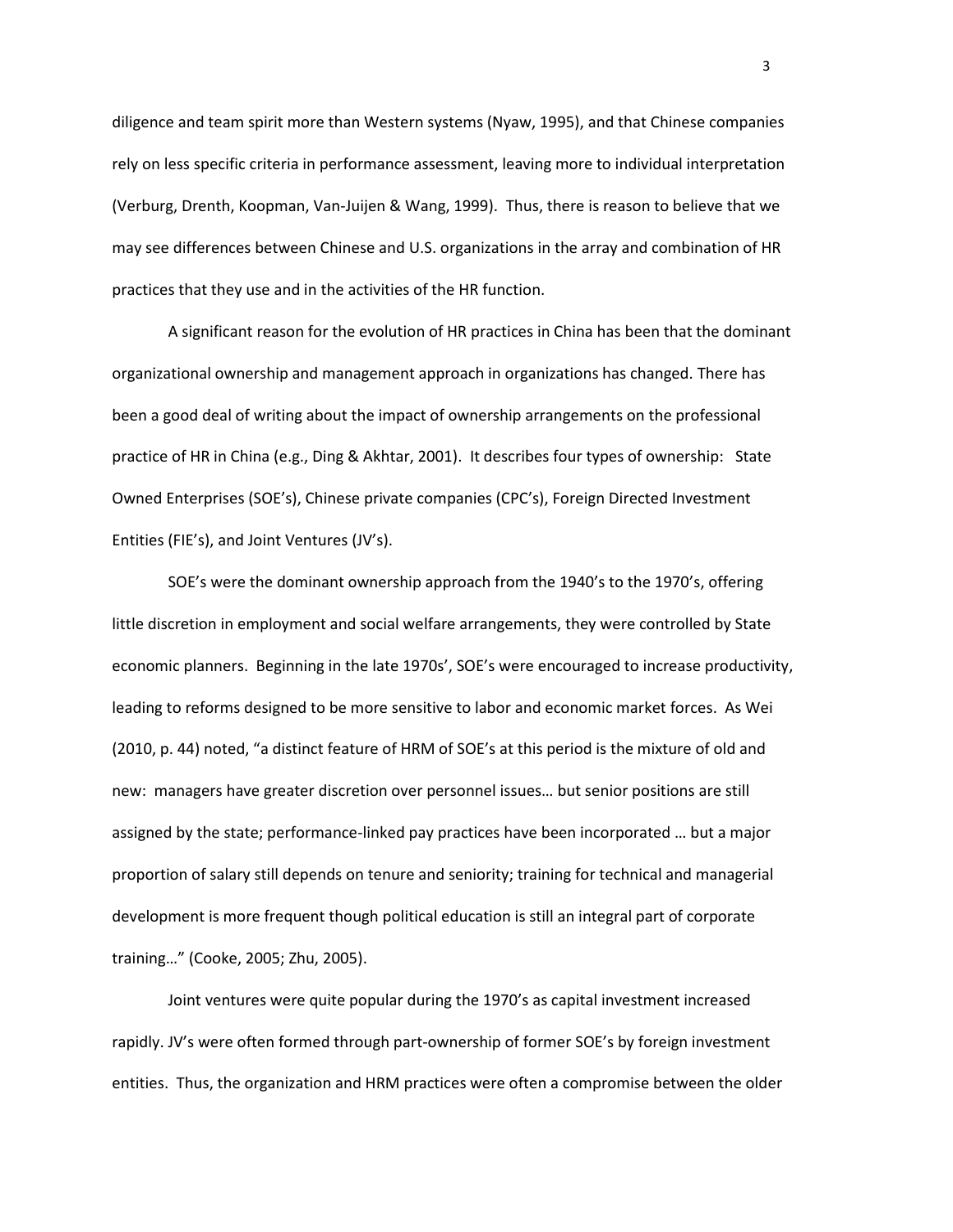traditional approach of the SOE's, and the more Western approaches of the investing organization (Beamish, 1993), with some suggesting that integration of HRM practices as a reason for the underperformance of JV's (Glover & Siu, 2000). FIE's are fully owned by a foreign investor and thus have more freedom in choosing their organization and management approaches. It has been suggested that the greater recognition of performance and performance-based incentives is one reason for talent moving from SOE's to JV's and FIE's (Ding & Warner, 2001).

CPC's are companies managed by Chinese citizens rather than foreign investors. They tend to be younger businesses but important to China's economic growth, with some reports projecting a proportion of over 70% of GDP (ACFIC, 2006). These firms are smaller and managed more through personal relationships than formal management policies, and that they are "concentrated in low-technology, labor intensive sectors such as manufacturing and exporting" and face greater hurdles of obtaining financing and other privileges offered to SOE's and FIE's. Thus, CPC's may offer less comprehensive HR strategies (Cook, 2005).

There are few parallels between the Chinese ownership categories and those in the U.S. A prior survey showed that a very large proportion of larger Chinese companies are SOE's, so 75% of the sample came from SOE's (Wei, 2010, p. 60). Thus, while ownership category has been proposed as a potential factor in the variation of HR practices by past research, the current Chinese organization distribution suggests that ownership category does not differ very much among large companies. Thus, in comparing U.S. and Chinese firms, this chapter reports on a study that compares large firms regardless of the ownership category of the firms.

The study included a variable that reflects the perceived management operating approach of the organization. The management approaches included operating as a Bureaucracy, Low-Cost Operator, Global Competitor, Innovator, or through Sustainability. We elaborate on this later in the chapter. For now, we propose that examining the management approach of organizations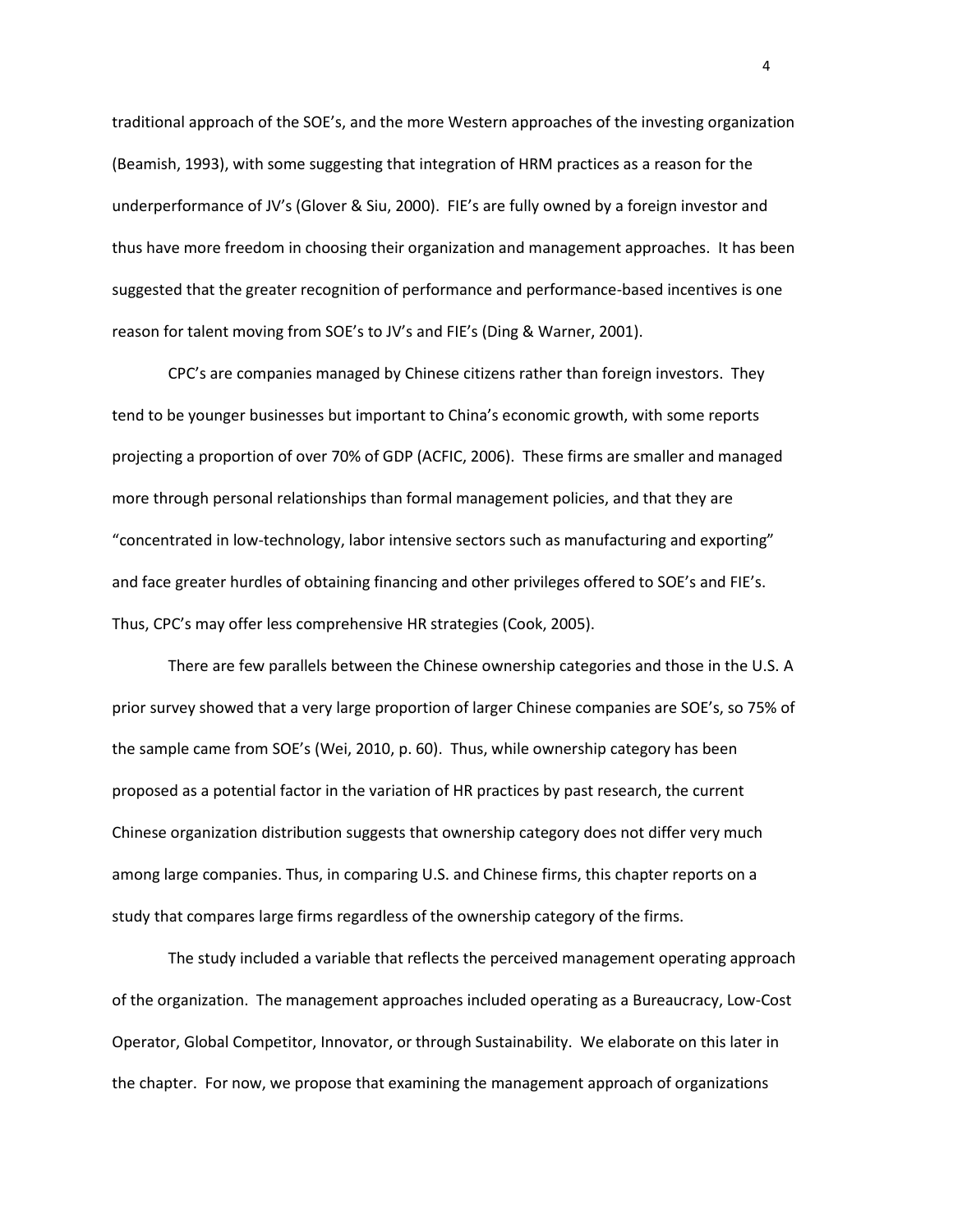may provide a direct perspective on the organizations' support for advanced HR. Because we measured size and organization approach in both samples, these variables allow us to examine the emergence of HR practices in China and the U.S., and their patterns with regards to organization size and management approach.

## **7.2. Sample, Methodology, Measures and Outcomes**

The data reported in the chapter come from a survey conducted in 2010, of HR leaders in the U.S. and China (Lawler & Boudreau, 2012). These data form part of a larger research initiative in which similar survey data were collected from U.S. HR executives in the years 1995, 1998, 2001, 2004, 2007, and 2010. For China, the questionnaire was translated by Chun Hui Huo, a Chinese HR researcher. All the 2010 survey data were collected using the internet. We restricted our analysis to companies with more than 1,000 employees. HR executives were given a link and asked to respond. We received completed surveys from 172 U.S. companies and from 215 companies in China.

The survey contained items concerning the characteristics of the HR function in corporations and how the corporation is managed (For a copy of complete survey, see Lawler & Boudreau, 2012). Items to measure the effectiveness of the HR function and its role in corporations were also included.

*HR Strategic Role.* The survey contained an item asking respondents to answer the question, "Which of the following best describes the relationship between the Human Resource function and the business strategy of your corporation?" Four options were offered: 1="Human Resource plays no role in business strategy," 2="Human Resource is involved in implementing the business strategy," 3="Human Resource provides input to the business strategy and helps implement it once it has been developed," and 4="Human Resource is a full partner in developing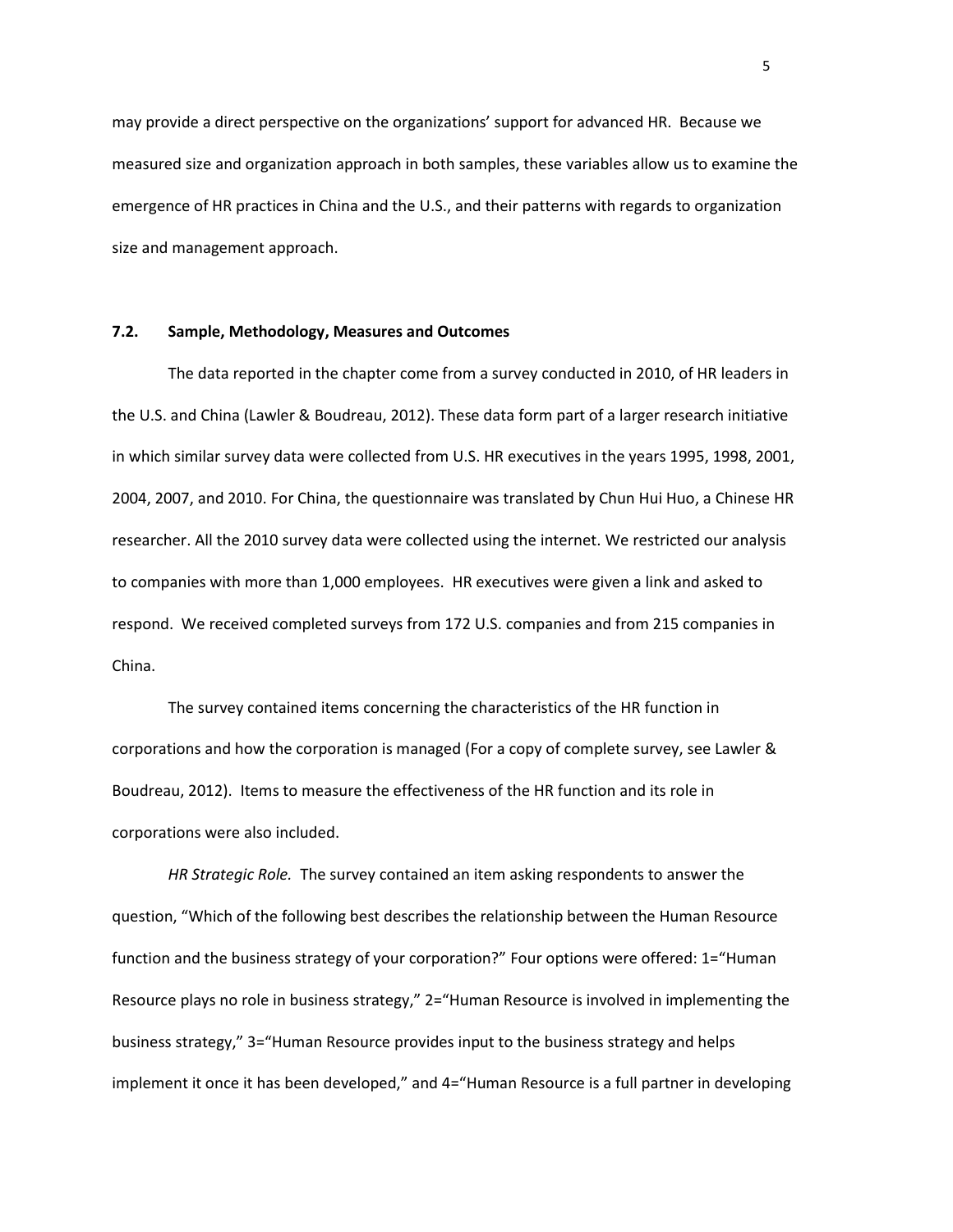and implementing the business strategy." There was a notable tendency for Chinese HR managers to more frequently report playing "No role" or an "Implementation Role," and less frequently a "Full Partner" role, than their U.S. counterparts. The U.S. sample responses showed 4.3% chose no role, 17.4% chose an implementing role, 47.3% chose input and implementing, and 31% chose full partner role. The Chinese sample showed 15.5% chose no role, 41.3% chose implementing role, 37.6% chose input and implementing, and 5.6% chose full partner.

The picture in China appears not to have changed in recent times, despite the continued and rapid development there. In a 2007 study, Wei (2010) used the same items and surveyed 171 HR leaders in China. His 2007 sample showed 9.6% chose no role, 46.6% chose implementing role, 28.1% chose input and implementing, and 15.7% chose full partner. The relative frequencies in our 2010 sample and the Wei 2007 sample are similar. Taken together, the results from the two surveys reaffirm that Chinese HR leaders are less involved in strategy than U.S. HR leaders. Indeed, if the comparison to the Wei sample in 2007 is valid, then the strategic role of Chinese HR leaders may have, in fact, decreased during the period of the global economic downturn. This is interesting because data from the Cranet survey for 2011 shows that in Taiwan (which although sharing many cultural traits with mainland China, of course differs in institutional, managerial and economic context) 51% of HR managers claim to be involved in the development of business strategy from the outset.

*HR Functional Effectiveness*. The overall effectiveness of the HR function was measured using the average of the ratings of effectiveness (1=Not meeting needs…10=All needs met), on eleven items describing various HR activities: Providing HR services, Being an employee advocate, Analyzing HR and business metrics, Managing outsourcing, Operating HR centers of excellence, Operating HR shared service units, Working with the corporate board, Providing change consulting services, Being a business partner, Helping to develop business strategies, and Improving decisions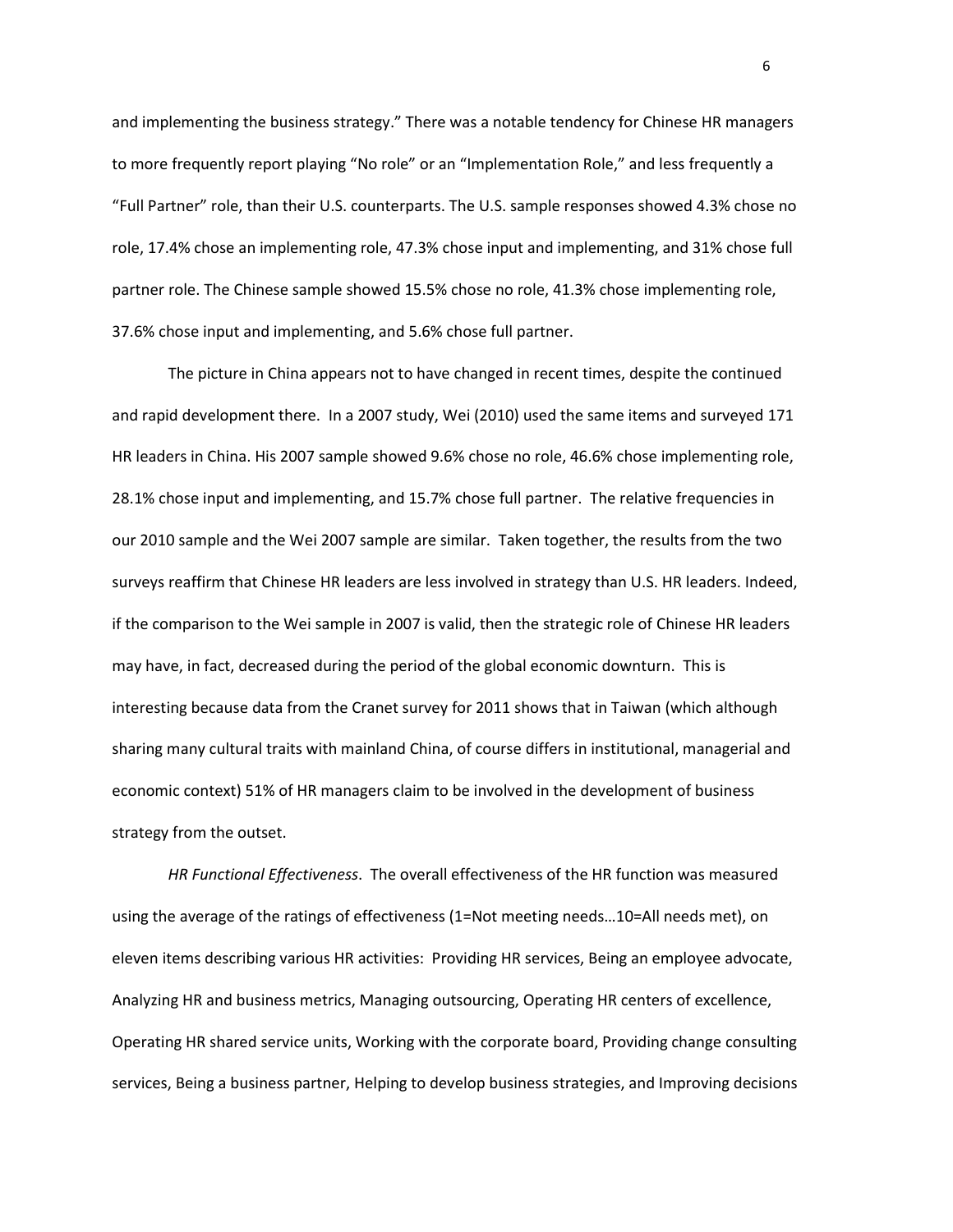about human capital. The mean was 6.4 for the U.S. sample and 5.2 for the China sample, a statistically significant difference ( $p < .05$ ) that shows that the U.S. HR functions were rated as more effective.

*Organizational Effectiveness.* The effectiveness of the organization was measured with one item, asking "How would you gauge your organization's performance relative to its competitors?" Respondents chose from the following options: 1=Much below average, 2=Somewhat below average, 3=About average, 4=Somewhat above average, 5=Much above average. The mean response for the U.S. sample was 3.87, while the mean response for the China sample was 3.58. The difference between the responses for the two countries was significant ( $p \le$ .05).

Overall then, the pattern is consistent. The Chinese HR leaders consistently rate their organizations lower on effectiveness and the strategic role of HR. Why might this pattern arise? Our survey data revealed a particularly interesting reason having to do with the management approach taken by organizations.

#### **7.3. Organization's Management Approach**

We asked respondents to describe their organization's management approach. Table 7.1 shows the approaches, and the proportion of HR executives choosing each response (For more details on the definition of the approaches, see Lawler and Boudreau, 2012; Lawler and Worley, 2011). China HR executives are similar to their U.S. counterparts regarding their ratings of the Bureaucratic management approach. This is interesting in light of the propositions of prior researchers that Chinese State Owned Enterprises (SOE's) are characterized by a bureaucratic approach. It seems plausible that our sample contains a large proportion of SOE's considering Wei's (2010) finding that a similarly-solicited sample of 171 Chinese HR leaders produced about 76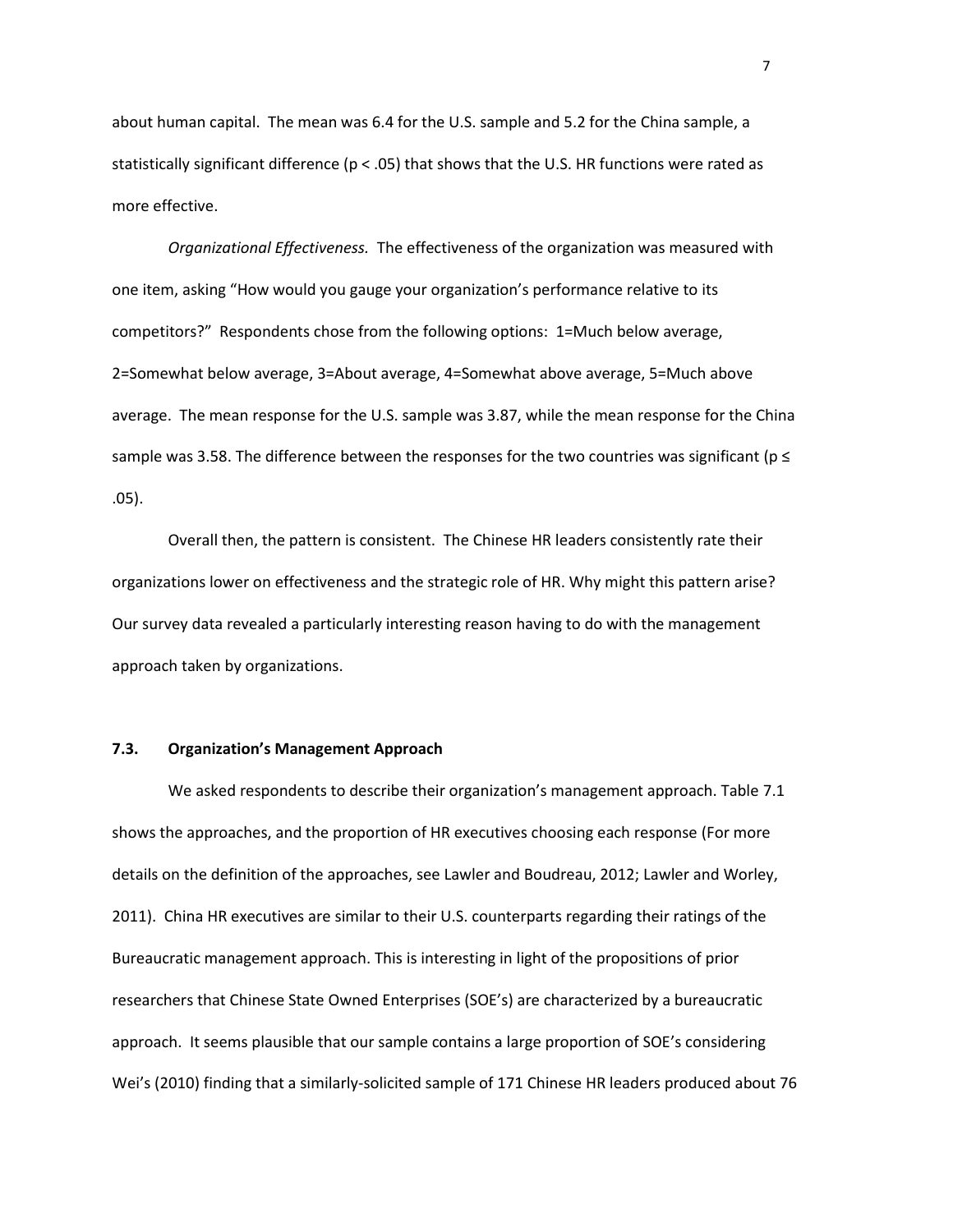percent who said they worked in SOE's. In our results, the Chinese HR leaders rate their

organizations significantly higher only on the "Low-Cost Operator" approach. They rate them

significantly lower on the "High Involvement," "Global Competitor," and "Sustainable"

approaches.

| To what extent do these describe<br>how your organization operates?         | Country | Little or<br><b>No Extent</b><br>$= 1$ | Some<br>Extent<br>$= 2$ | Moderate<br>Extent<br>$= 3$ | Great<br>Extent<br>$= 4$ | Very<br>Great<br>Extent<br>$= 5$ | Mean of 5-<br>point scale |
|-----------------------------------------------------------------------------|---------|----------------------------------------|-------------------------|-----------------------------|--------------------------|----------------------------------|---------------------------|
| <b>Bureaucratic</b>                                                         | U.S.    | 12.8%                                  | 29.9%                   | 24.6%                       | 27.8%                    | 4.8%                             | 2.8                       |
| (hierarchical and top-down)                                                 | China   | 9.8%                                   | 30.7%                   | 31.2%                       | 23.7%                    | 4.7%                             | 2.8                       |
| <b>Low Cost Operator</b>                                                    | U.S.    | 40.0%                                  | 29.2%                   | 21.6%                       | 7.6%                     | 1.6%                             | 2.0                       |
| (minimum compensation, low-cost<br>focus)                                   | China   | 9.3%                                   | 36.0%                   | 31.3%                       | 16.8%                    | 6.5%                             | $2.8*$                    |
| <b>High Involvement</b><br>(participative, flat, High career<br>commitment) | U.S.    | 9.1%                                   | 25.7%                   | 26.2%                       | 29.4%                    | 9.6%                             | 3.0                       |
|                                                                             | China   | 13.0%                                  | 33.5%                   | 31.6%                       | 19.1%                    | 2.8%                             | $2.7*$                    |
| <b>Global Competitor</b>                                                    | U.S.    | 20.4%                                  | 28.5%                   | 23.1%                       | 21.0%                    | 7.0%                             | 2.7                       |
| (complex work, hire the best, low<br>career commitment)                     | China   | 28.4%                                  | 32.6%                   | 24.2%                       | 11.6%                    | 3.3%                             | $2.3*$                    |
| <b>Sustainable</b>                                                          | U.S.    | 4.8%                                   | 18.2%                   | 27.8%                       | 38.0%                    | 11.2%                            | 3.3                       |
| (agile, both financial and<br>sustainability goals)                         | China   | 5.6%                                   | 28.4%                   | 29.8%                       | 28.4%                    | 7.9%                             | $3.0*$                    |

\*Significant differences between countries (p ≤ .05).

Early Chinese economic successes were often built upon being a low-cost global supplier of manufactured goods. The research noted above proposed that the evolution of Chinese organizations has proceeded from purely state-controlled SOE's to more market-driven SOE's as well as growing joint ventures, foreign investment entities and private companies. It may be that the larger Chinese organizations are evolving from a purely bureaucratic approach patterned after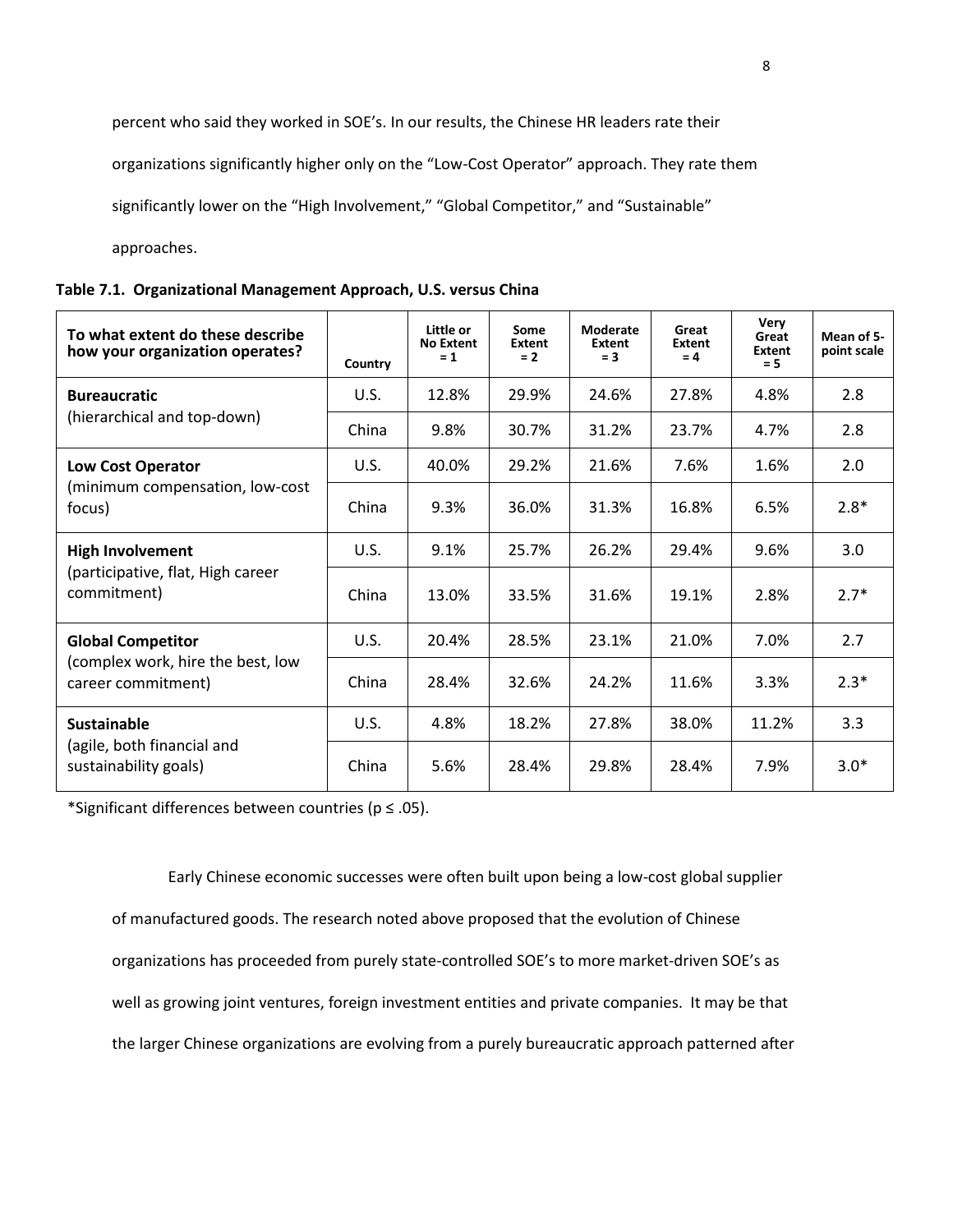state control to a more market-driven approach, but one still characterized by a low-cost emphasis.

A further test of this possibility is whether organizational size is differently associated with management approach in China and the U.S. We examined the relationship between management approach and organization size in both countries. For the U.S. sample, there were no significant correlations between organization size (number of employees) and ratings of the different management approaches. The China sample reflects a similar pattern – with one exception: There is a significant, positive correlation between organization size and the extent to which HR leaders characterized the organization as "Low-Cost Competitor." This suggests that in China, organizational size is more associated with taking a low-cost approach than it is in the U.S. As we shall see, this has significant implications for the likelihood that Chinese organizations develop advanced strategic HR practices.

Our results show a similar pattern to prior research. Compared to U.S. HR leaders, China HR leaders report less of a full partner role in strategy, lower HR functional effectiveness and lower organizational effectiveness. Moreover, China HR leaders work in organizations that operate more as low-cost competitors, and less as global competitors, high-involvement, and sustainable organizations. For research on talent management in a Chinese context, this may mean that until Chinese HR functions and leaders play a more prominent role, the mechanisms through which talent management investments affect organizational outcomes may be different. For example, Bowen and Ostroff (2004) suggest that HRM practices work through both content and process, and note the importance of employee perceptions. In organizations with strongly strategic HR leaders and functions, it seems likely that such perceptions will be shaped more by the intentions of the HR function, than in organizations where this role is weaker. Measuring HRM programs through perceptions of HR leaders may be less valid in a Chinese context.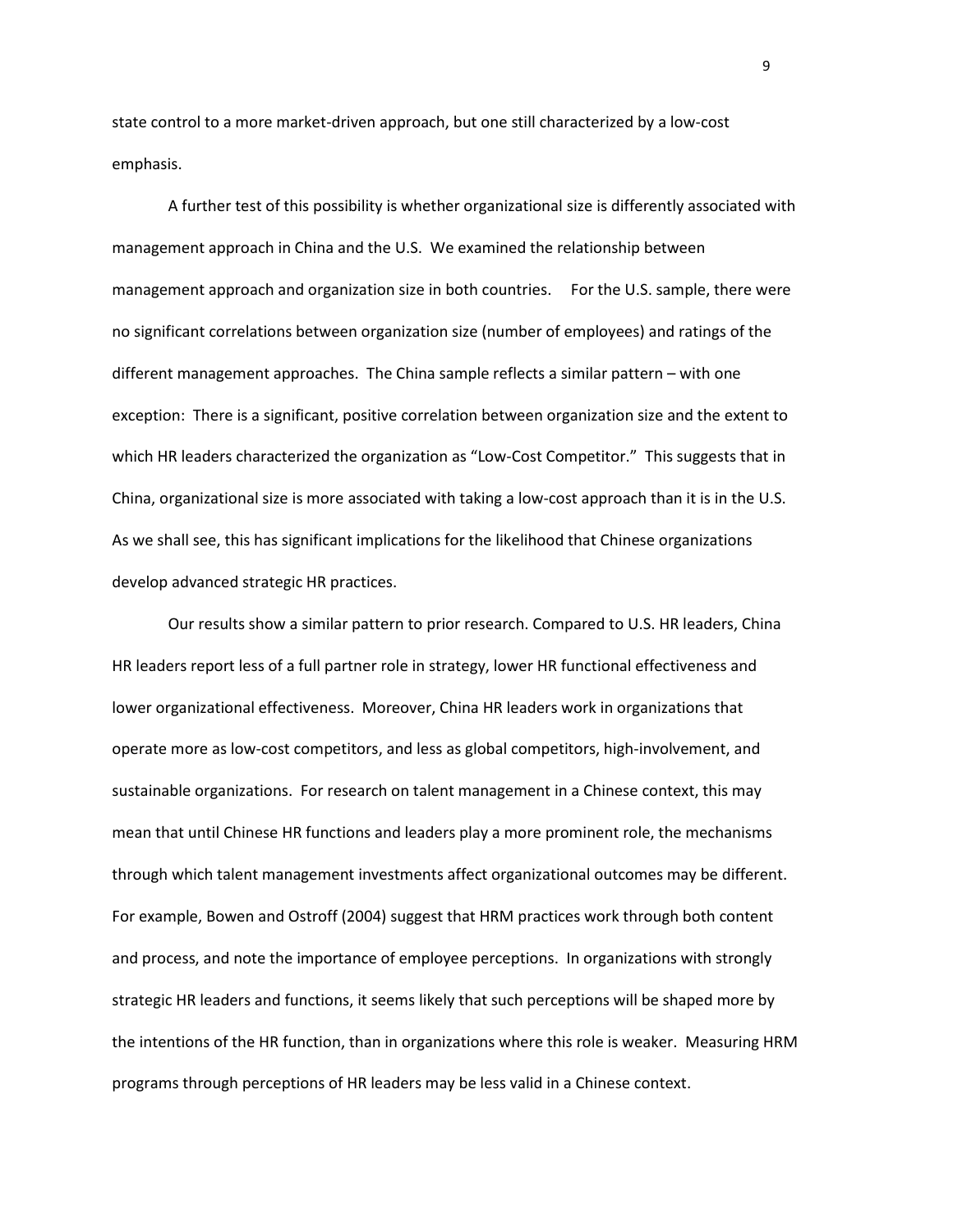The traditional management systems in China may be ones that hinders the

implementation of strategic HR because they are characterized by practices and structures that are less HR-friendly. In research focusing on the U.S. sample (Boudreau & Lawler, forthcoming), we found that the management approach has a strong effect on virtually all measures of HR advancement and effectiveness. We need to examine the effect of an organization's management approaches on how HR spends its time and how HR engages in strategic activities, to see if this pattern also exists in China.

# **7.4. Time Spent: China and U.S. Both Perceive HR's Progress Incorrectly**

We asked respondents to indicate the percentage of time their HR function currently spends on five categories of HR activities, ranging from maintaining records and auditing, to acting as a strategic partner. We also asked them to recall the percentage allocation that existed 5 to 7 years ago. Table 7.2 shows the results.

| Please estimate the percentage of<br>time your HR function spends<br>performing these roles                                  | $5 - 7$<br><b>Years Ago</b> |       | Current | Wei<br>(2007) |       |
|------------------------------------------------------------------------------------------------------------------------------|-----------------------------|-------|---------|---------------|-------|
| Country                                                                                                                      | U.S.                        | China | U.S.    | China         | China |
| <b>Maintaining Records</b><br>Collect, track, and maintain data on<br>employees                                              | 23.2%                       | 31.5% | 13.6%   | 19.4%         | 22.8% |
| <b>Auditing/Controlling</b><br>Ensure compliance to internal<br>operations, regulations, and legal and<br>union requirements | 15.7%                       | 21.2% | 12.5%   | 20.1%         | 20.4% |
| <b>Human Resources Service Provider</b><br>Assist with implementation and<br>administration of HR practices                  | 32.8%                       | 27.1% | 30.4%   | 29.5%         | 34.5% |
| Development of HR Systems and<br><b>Practices</b>                                                                            | 14.4%                       | 11.0% | 16.7%   | 16.0%         | 16.9% |

|  | Table 7.2. How HR Spends Its Time Now and 5-7 Years ago Comparing U.S. and China |
|--|----------------------------------------------------------------------------------|
|--|----------------------------------------------------------------------------------|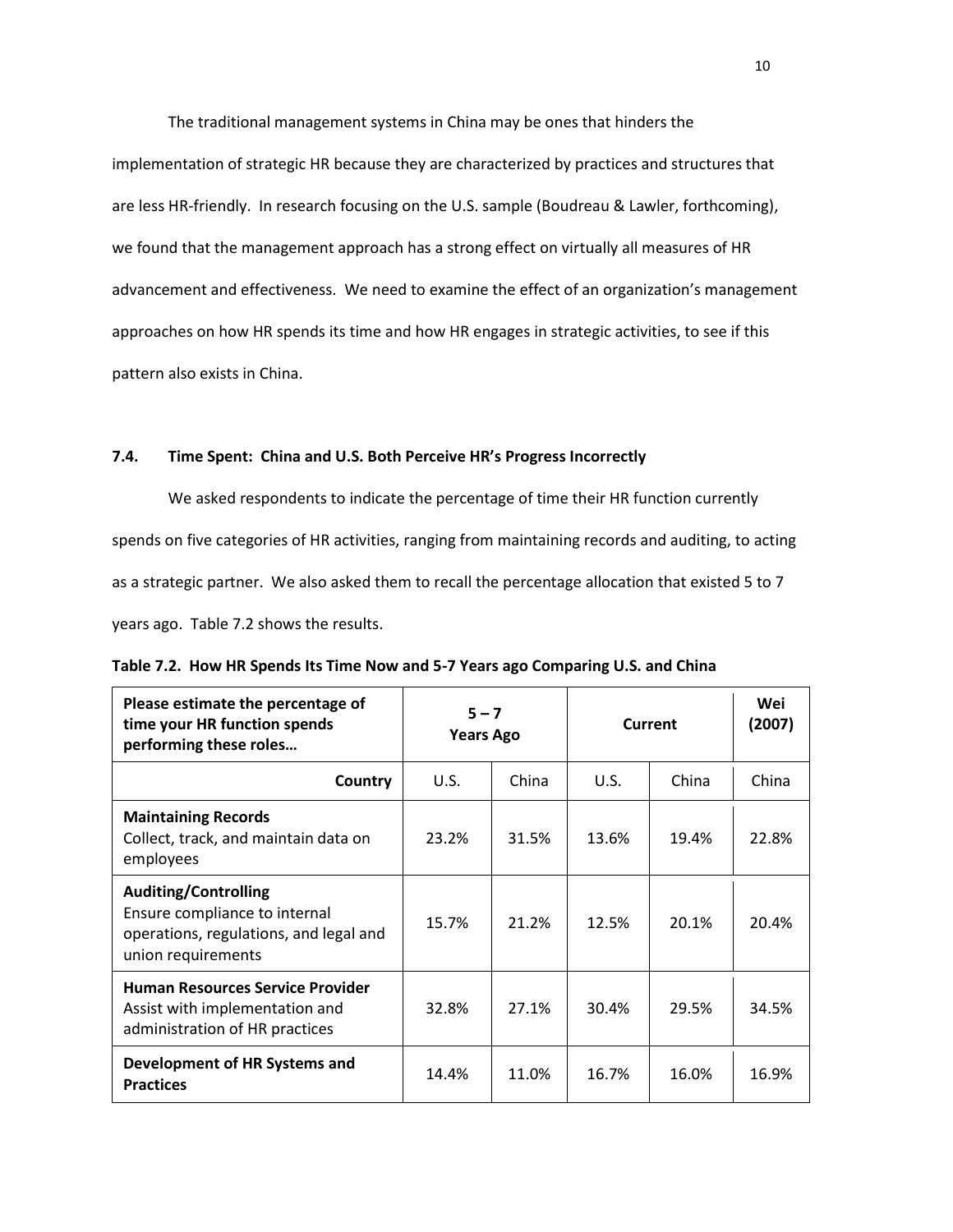| Develop new HR systems and<br>practices                                                                                                                       |       |      |       |       |       |
|---------------------------------------------------------------------------------------------------------------------------------------------------------------|-------|------|-------|-------|-------|
| <b>Strategic Business Partner</b><br>Member of the management team.<br>Involved with strategic HR planning,<br>organizational design, and strategic<br>change | 13.9% | 9.2% | 26.8% | 15.0% | 14.0% |

Looking at the current time allocation, China HR leaders report HR spending more time than their U.S. counterparts on the administration and auditing of records and compliance. They report spending less time as strategic partners. HR leaders in the U.S. report HR spending 26.1 percent of its time maintaining records and auditing/controlling compliance, 47.1 percent of its time providing and developing human resources services, and 26.8 percent of its time acting as a strategic business partner. In China, the estimates are about six percentage points higher for maintaining records and auditing/controlling. They are about twelve percentage points lower for strategic business partner.

The last column of Table 7.2 contains the results from a survey by Wei (2010) using the same questions. It reports the responses of 171 Chinese HR managers. The responses to this independently-conducted survey with a different sample are quite similar to our 2010 survey, suggesting that these measures are relatively stable and reliable between 2007 and 2010

The two left columns of the table show that when recalling their time allocation from 5-7 years ago, U.S. HR leaders recall significantly less time being spent maintaining records in the past (23.2 percent in the past and 13.6 percent currently). They recall spending about the same percent of time on auditing/controlling, providing and developing HR services, and significantly less time on strategic partnership in the past (13.9 percent in the past and 26.8 percent currently). For the China HR executives, the general pattern of recollection is similar. They recall much greater time spent on maintaining records in the past than currently (31.5% versus 19.4%) and less time spent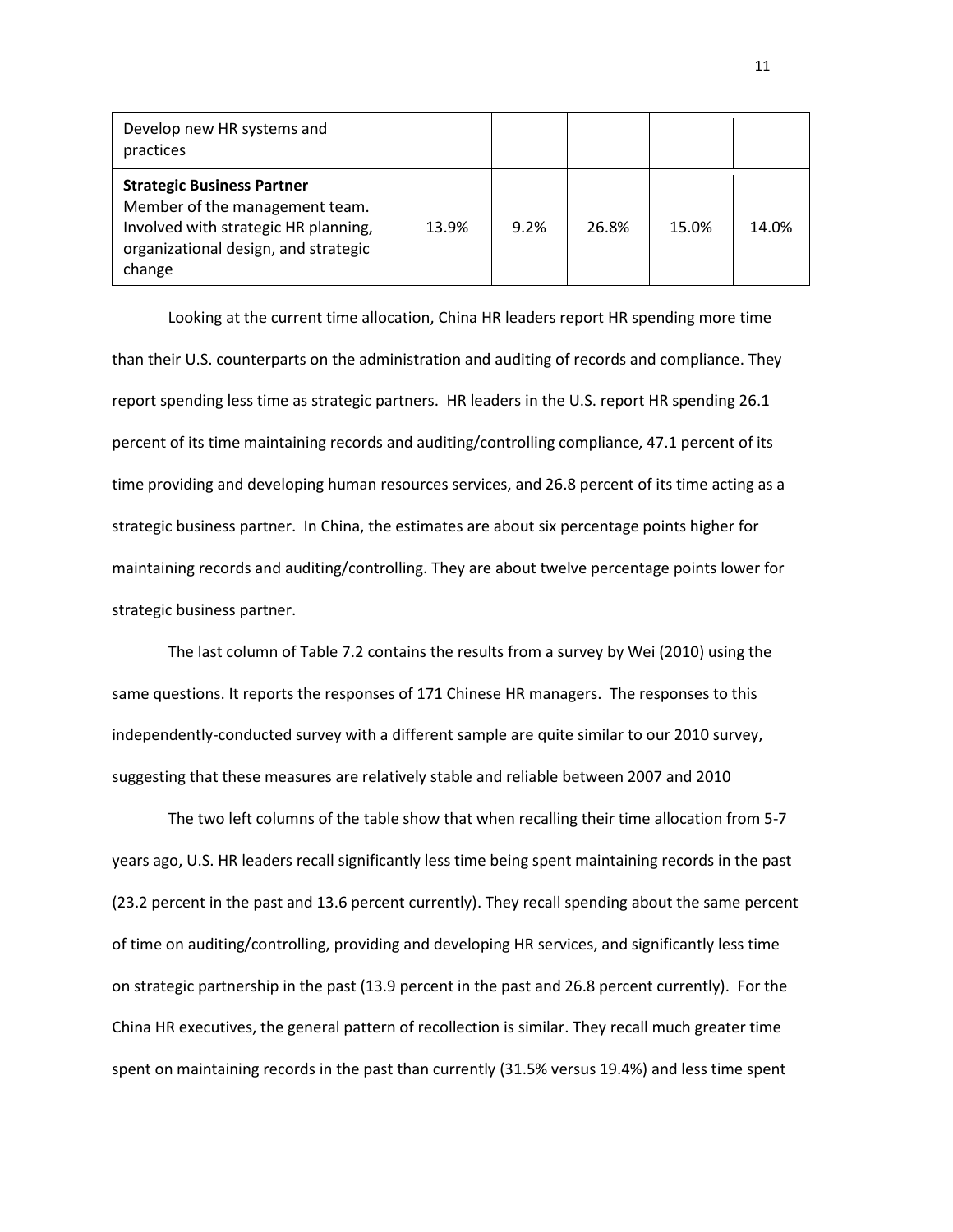on strategic partnership in the past (9.2% versus 15.0%). Based on these perceptions, HR leaders in both China and the U.S. might quite understandably feel that they might have reduced their time on administrative records maintenance, and re-allocated the time to strategic partnership activities.

In the U.S., our research suggests that the sense of progress is actually due to the misperception of how time was spent in the past (See Lawler & Boudreau, 2012). In prior studies of U.S. HR leaders (based on our survey run every three years since 1995), each survey found virtually identical current time allocations, as well as virtually identical recollections of time spent 5-7 years ago. So, although U.S. HR leaders perceive spending more time on administrative activities and less time on strategic partnership activities in the past, the data suggest that the actual allocation has not actually changed. The past is consistently and incorrectly perceived to have had less strategy and more records administration than it actually had.

We did not collect prior data for the China sample of HR leaders. However, some longitudinal perspective can be gained by comparing the results from the Wei (2010) sample. This suggests a similar pattern to the U.S. Specifically, our sample of China HR leaders in 2010 recalled a far different pattern of time allocation than their ratings of how they currently spent their time. Yet, the Wei (2010) data show that a similar sample of China HR leaders in 2007 rated their actual time allocation as more similar to the 2010 allocation, than to the 2010 recollections of Chinese HR leaders. Like the U.S. HR leaders, China HR leaders may perceive progress based on a misperception of the past.

We have coined the term "stubborn traditionalism" (Boudreau & Lawler, forthcoming, Lawler & Boudreau, 2012; Boudreau & Ramstad, 2007) to describe the evolution of the HR profession, reflecting the widespread impression and frequent finding that HR's progress is slower than often perceived, and possibly slower than needed to retain its relevance. These results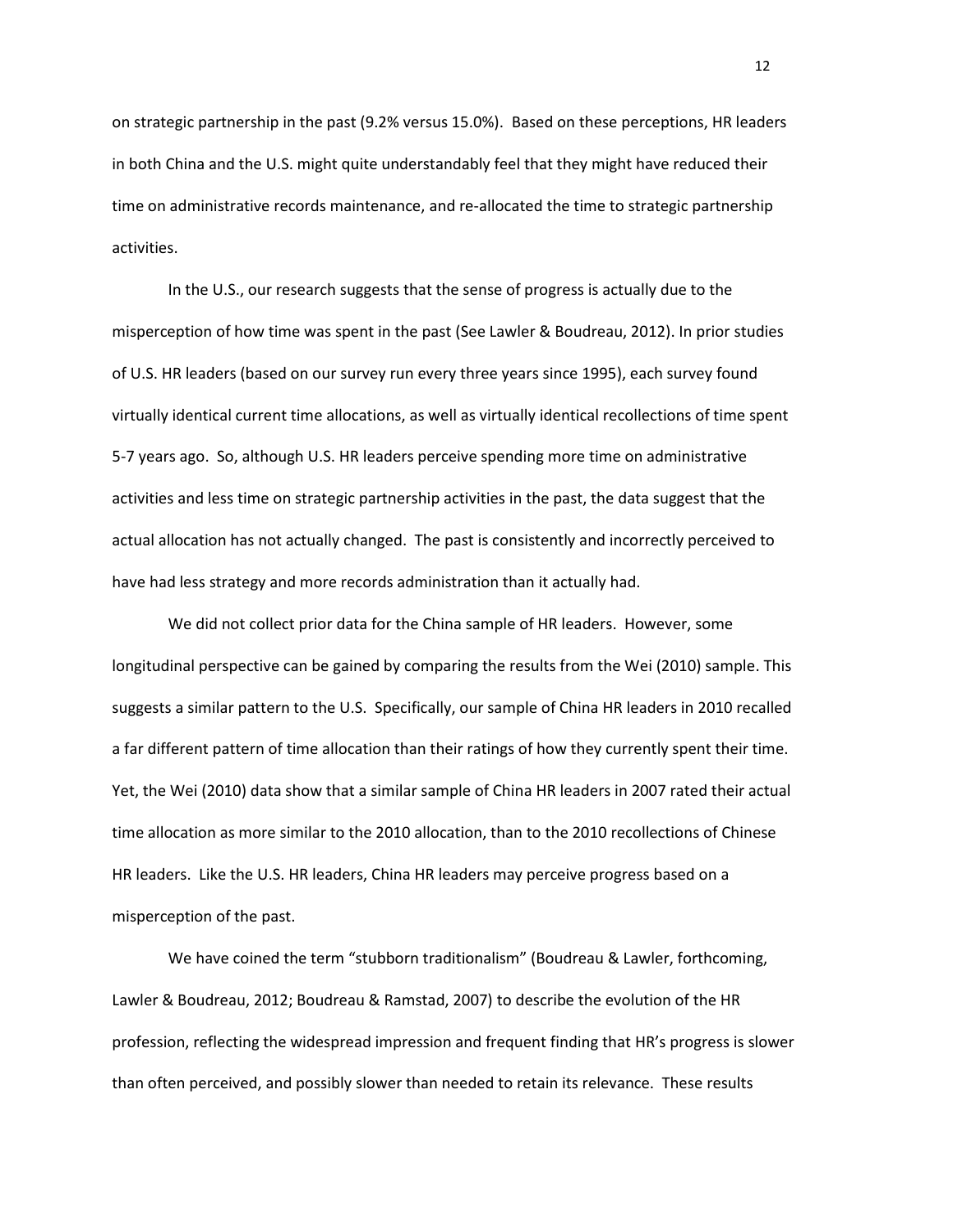suggest that in both the U.S. and China, perceptions of HR leaders about the progress of the profession may be subject to the same misperceptions. One explanation may be that the admonishment that HR must evolve to a strategic partner role, and shift its time from "administrative" to "strategic" activities is now so globally widespread that HR leaders in most regions tend to believe that such a shift has taken place. Research on HR's role may be more accurately based on actual estimates of time spent, activities undertaken, skills achieved, etc., than on opinions about HR progress.

## **7.5. Time Spent and Performance Outcomes**

Table 7.3 shows the correlations among the responses to the time-spent question and measures of HR and organization effectiveness. The pattern is broadly the same for all three outcomes within each country, but the strength of the relationships differs between countries. For both the U.S. and China samples, the greater the reported time allocated to "Maintaining Records," and "Auditing and Controlling," the lower the reported level of HR's role in strategy, HR's effectiveness, and organizational performance. The negative correlation with organization performance is even stronger for the China sample.

|                                                                                                       |                                                                                                     | U.S.     |                                                           | China                                                    |                                                    |                                                          |  |
|-------------------------------------------------------------------------------------------------------|-----------------------------------------------------------------------------------------------------|----------|-----------------------------------------------------------|----------------------------------------------------------|----------------------------------------------------|----------------------------------------------------------|--|
| <b>Please estimate the</b><br>percentage of time your HR<br>function spends performing<br>these roles | Correlation<br><b>Correlation</b><br>with HR Role<br>with HR<br><b>Effectiveness</b><br>in Strategy |          | <b>Correlation</b><br>with<br>Organization<br>Performance | <b>Correlation with</b><br><b>HR Role in</b><br>Strategy | <b>Correlation with</b><br><b>HR Effectiveness</b> | <b>Correlation with I</b><br>Organization<br>Performance |  |
| <b>Maintaining Records</b><br>Collect, track, and maintain<br>data on employees                       | $-18*$                                                                                              | $-42***$ | $-12$                                                     | $-36***$                                                 | $-31***$                                           | $-24***$                                                 |  |

**Table 7.3. Time Spent and Key Performance Outcomes for the U.S. and China**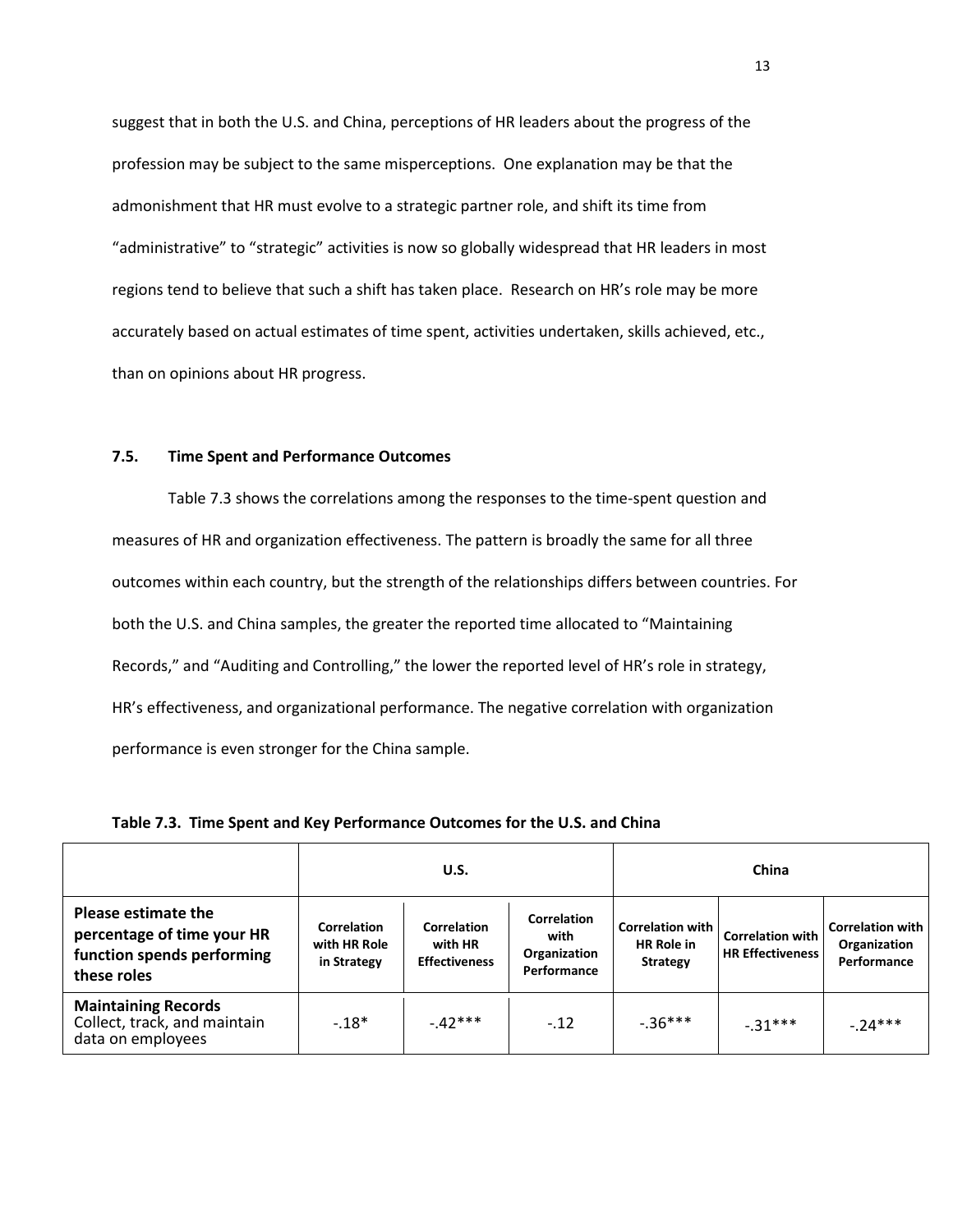| <b>Auditing/Controlling</b><br>Ensure compliance to internal<br>operations, regulations, and<br>legal and union requirements                                  | $-17*$   | $-.30***$ | $-.13$  | $-.04$   | $-.21*$  | $-.18**$ |
|---------------------------------------------------------------------------------------------------------------------------------------------------------------|----------|-----------|---------|----------|----------|----------|
| <b>Human Resources Service</b><br><b>Provider</b><br>Assist with implementation<br>and administration of HR<br>practices                                      | $-.18*$  | $-24**$   | $-.23*$ | .02      | .07      | .10      |
| <b>Development of HR Systems</b><br>and Practices<br>Develop new HR systems and<br>practices                                                                  | .05      | .12       | $.16^t$ | $.24***$ | $.32***$ | $.24***$ |
| <b>Strategic Business Partner</b><br>Member of the management<br>team. Involved with strategic<br>HR planning, organizational<br>design, and strategic change | $.31***$ | .54***    | $.27**$ | $.22**$  | $.15^t$  | .10      |

Significance Level:  $p \leq .10$ *p* ≤ .10 \* *p* ≤ .05 \*\* *p* ≤ .01 \*\*\* *p* ≤ .001

However, the other three categories of time allocation show interesting differences between the countries. "Providing HR Services" is negatively related to all three outcomes in the U.S. sample, but not significantly related to any outcomes in the China sample. "Developing HR Systems and Practices" is not significantly related to the outcomes in the U.S. sample, but is strongly and positively related to all three outcomes in the China sample. Finally, while "Strategic Business Partner" is significantly and positively related to all three outcomes in the U.S. sample, it is unrelated to the outcomes in the China sample. There is of course good reason to assume that an HR Business Partner role is very much an artifact of western HR practice, and that the traditional three box model that differentiates transactional, centres of excellence and strategic HR business partner roles has low adoption in Chinese organizations.

Correlations cannot reveal causal direction, so it is possible that these relationships occur partly because when the outcomes occur (HR plays a greater role in strategy, achieves effectiveness or is a part of a well-performing organization), it causes HR to spend time differently. However, it seems likely that the relationship exists in part because when HR spends more time on

14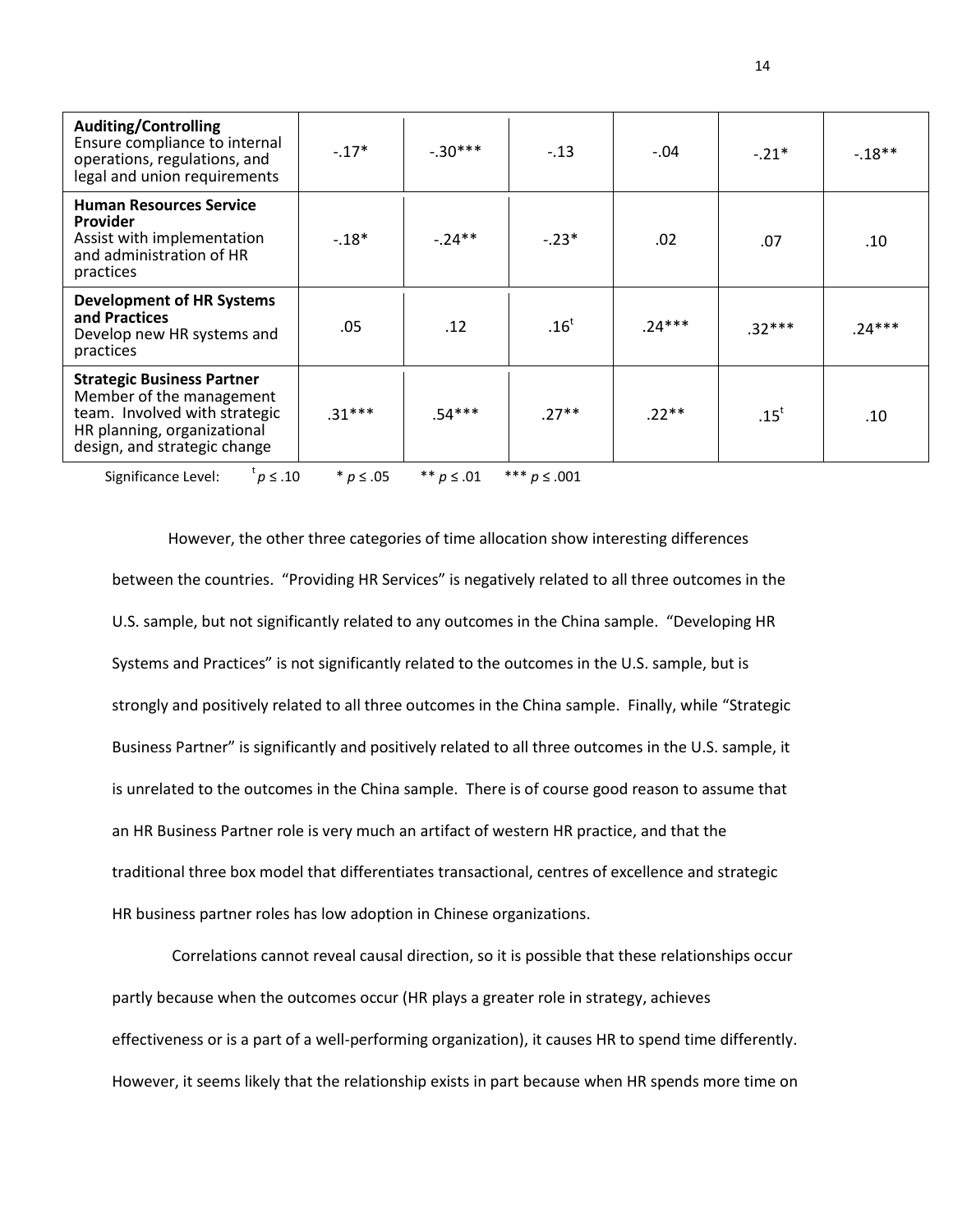certain activities, it contributes to a stronger HR role in strategy, stronger HR functional effectiveness and better organizational performance.

It appears that the path toward achieving better HR outcomes and effectiveness is somewhat different in China than in the U.S. In the U.S., time spent on service provision is negatively related to HR effectiveness and organization performance. However in China, it is not. Time spent developing HR systems and practices in China, is positively related to HR effectiveness and organizational performance, while in the U.S. it is not. Perhaps this reflects a relative lack of HR program development and availability in Chinese organizations, making time spent by HR on these dimensions more important and impactful.

Regarding time spent on a strategic partnership, the results for China show that it is unrelated to HR effectiveness and organizational performance, yet it is positively and significantly related to these outcomes for the U.S. sample. Perhaps HR strategic partnership activity is recognized or valued more by the line leaders and other members in the U.S., relative to China. Perhaps HR leaders in the U.S. have had more time to develop satisfactory HR systems, so that they have a platform and permission to be a strategic partner. On the other hand, the development and delivery of HR services in China may be at an earlier stage and has not yet progressed to the point where an HR strategic partnership is widely understood and valued by key executives and HR professionals.

The results suggest that it is quite feasible for HR activities to impact HR and organizational effectiveness in both the U.S. and China, but in different ways. Greater time on building the infrastructure of HR services and practices seems more potent in China, while strategic partnership is relatively more potent in the U.S. Both the "services" and "strategy" paradigms can add value depending on organizational needs. It may be quite sufficient in some contexts for HR to focus much more on insuring that business units receive the HR programs they

15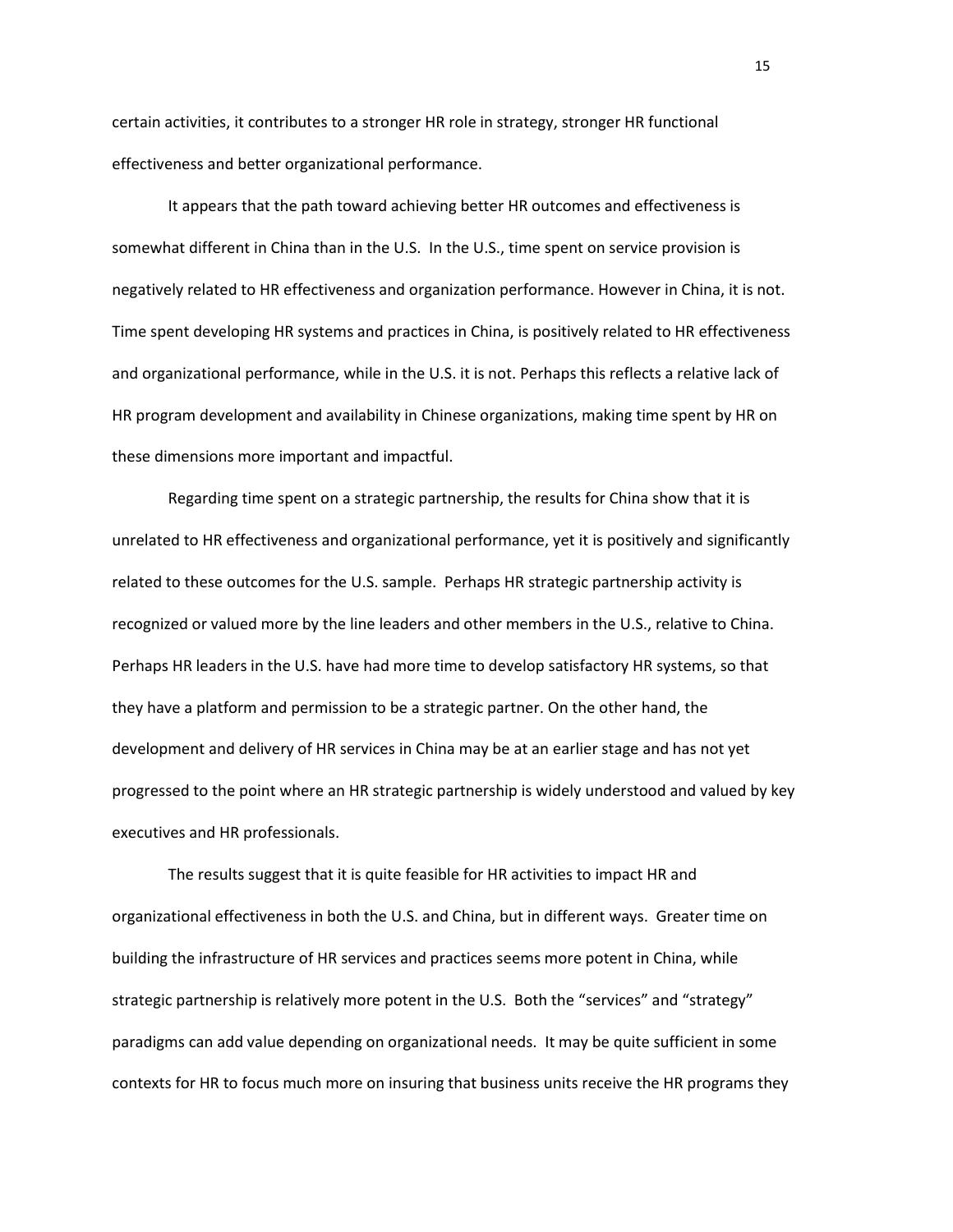want or need, and that they are delivered well. Excellence in such service delivery need not necessarily go hand in hand with HR being deeply involved in shaping or even understanding strategy. For example, sometimes a business unit merely needs a working system to recruit talent, not an HR partner equipped to debate which talent characteristics best fit the strategy. Delivering great recruitment services may be far more impactful than delivering great strategic insight. In the predominant Western view, it is often implied that if HR "merely" delivers services, without a strong connection to strategy, that there is little value. It appears possible that differences in where HR makes its most "pivotal" contribution (Boudreau & Ramstad, 2007) may vary across regions and with the evolutionary stage of organizations and HR.

## **7.6. Management Approach and How HR Spends Its Time**

Table 7.4 shows the correlations between time spent and the use of each management approach. For the first four HR activities, both the U.S. and China samples show similar patterns. When respondents rate Bureaucratic or Low-Cost Operator higher, they also tend to report spending more time on maintaining employee records and less time on HR systems development. Also, in both China and the U.S., when respondents rate High Involvement, Global Competitor, and Sustainable higher, they report less time spent on maintaining records and auditing, and more time spent on developing HR systems. This suggests a common pattern between China and the U.S. in the value that organizations with different approaches derive from HR activities, and in the way that different organizational approaches allocate resources for HR activities.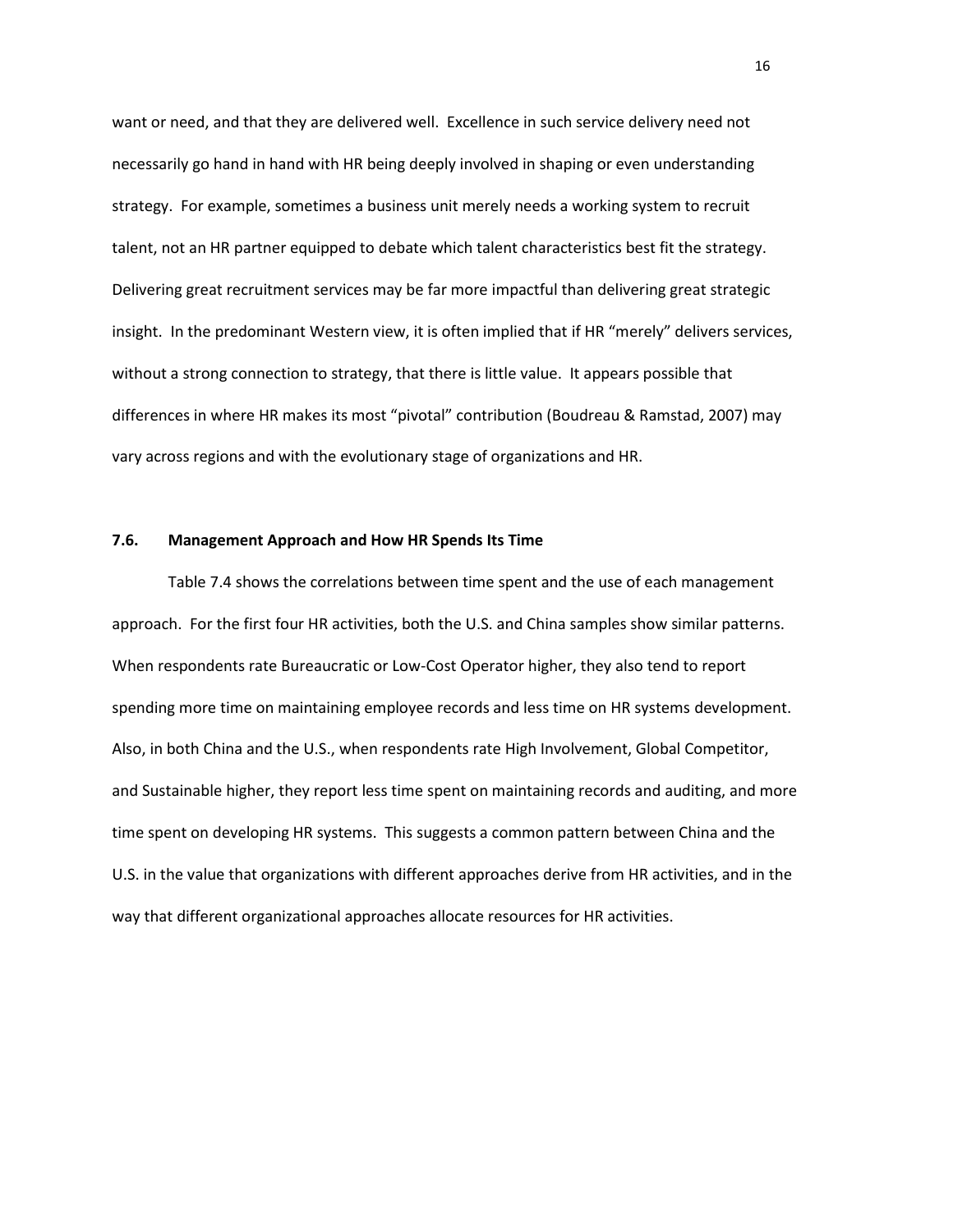| <b>Please estimate the</b><br>percentage of time<br>your HR function<br>spends performing<br>these roles                                                               | <b>Bureaucratic</b><br>(hierarchical and<br>top-down) |         | Low Cost<br><b>Operator</b> (minimum<br>compensation, low-<br>cost focus) |         | High<br>Involvement<br>(participative, flat,<br>High career<br>commitment) |           | Global<br>Competitor<br>(complex work,<br>hire the best, low<br>career<br>commitment) |                 | <b>Sustainable</b><br>(agile, both financial<br>and sustainability<br>goals) |           |
|------------------------------------------------------------------------------------------------------------------------------------------------------------------------|-------------------------------------------------------|---------|---------------------------------------------------------------------------|---------|----------------------------------------------------------------------------|-----------|---------------------------------------------------------------------------------------|-----------------|------------------------------------------------------------------------------|-----------|
| Country                                                                                                                                                                | U.S.                                                  | China   | U.S.                                                                      | China   | U.S.                                                                       | China     | U.S.                                                                                  | China           | U.S.                                                                         | China     |
| <b>Maintaining Records</b><br>Collect, track, and<br>maintain data on<br>employees                                                                                     | $.19*$                                                | $.18**$ | $.30***$                                                                  | $.17*$  | $-.23**$                                                                   | $-.21***$ | $-.12$                                                                                | $-.16*$         | $-.11$                                                                       | $-.25***$ |
| <b>Auditing/Controlling</b><br>Ensure compliance to<br>internal operations,<br>regulations, and legal<br>and union<br>requirements                                     | .12                                                   | $-.01$  | .09                                                                       | .11     | $-.18*$                                                                    | $-.07$    | $-.06$                                                                                | $-.23***$ -.17* |                                                                              | $-.23***$ |
| <b>Human Resources</b><br><b>Service Provider</b><br>Assist with<br>implementation and<br>administration of HR<br>practices                                            | .14 <sup>t</sup>                                      | $-.07$  | .10                                                                       | $-.10$  | $-.04$                                                                     | .02       | $-.06$                                                                                | $-.07$          | $-.02$                                                                       | .01       |
| <b>Development of HR</b><br><b>Systems and</b><br><b>Practices</b><br>Develop new HR<br>systems and practices                                                          | $-.11$                                                | $-.16*$ | $-.20**$                                                                  | $-.14*$ | $.16*$                                                                     | $.21***$  | $.23**$                                                                               | $.19**$         | .09                                                                          | $.26***$  |
| <b>Strategic Business</b><br>Partner<br>Member of the<br>management team.<br>Involved with<br>strategic HR planning,<br>organizational design,<br>and strategic change | $-.24**$                                              | .03     | $-.20**$                                                                  | $-.04$  | $.16*$                                                                     | .10       | .03                                                                                   | $.30***$        | .11                                                                          | $.25***$  |

**Table 7.4. HR Time Allocation and Organization's Management Approach**

Significance Level:  ${}^{\text{t}}\rho$  ≤ .10  $*$  *p* ≤ .05  $*$   $*$  *p* ≤ .01  $*$   $*$  *≠ p* ≤ .001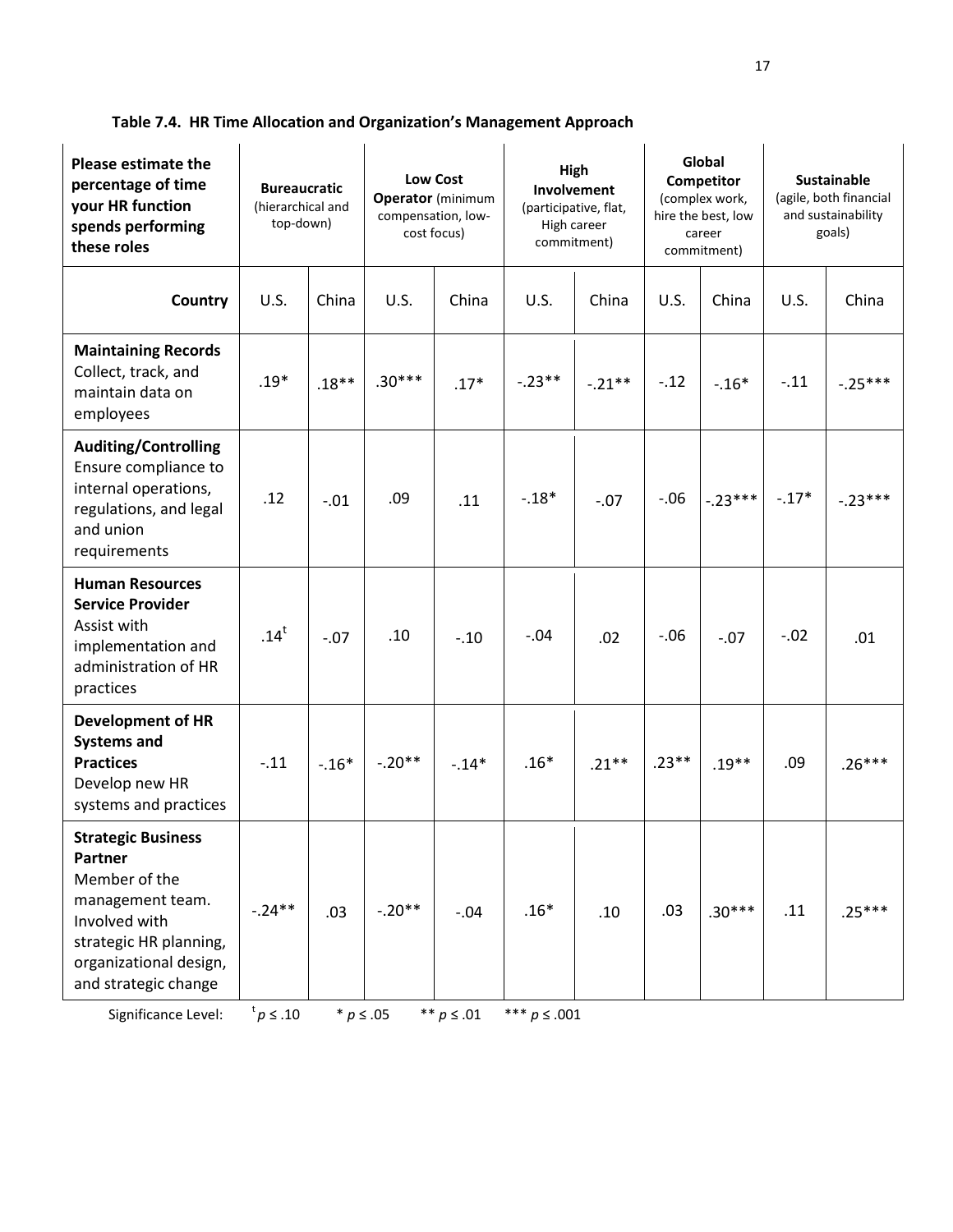When it comes to time spent on strategic partnership (the bottom row of table 7.4), the U.S. and China samples differ. In the U.S., the more an organization is characterized by a Bureaucratic or Low-Cost-Operator approach, the less time is spent on strategic business partnership, while the Sustainable, Global Competitor and Involvement approaches are positively and significantly associated with time spent on strategic partnership. In the China sample, time spent on strategic partnership is unrelated to the organization's management approach.

As noted earlier, the China sample spends less time on strategic partnership activities, and time spent in this role has a lower association with all HR outcomes in China than it does in the U.S. Perhaps for this reason, Chinese organizations do not attend to the strategic partnership role to the same extent as their U.S. counterparts. This reinforces the earlier observation that HR's presence as a strategic partner may play a very different structural role in China versus the U.S., not only in the time spent, but also in the way it contributes to the underlying organizational approach. This may have implications for how the HR delivery system and structure has, and will, evolve differently in the two regions.

Thus, while U.S. HR leaders apparently face greater challenges in acting as a strategic partner in Bureaucratic and Low-Cost-Operator organizations, this is not the case with HR leaders in China. It is possible that as the strategic partnership role evolves in China, we may see a greater association with an organization's management approach, because Chinese organizations will see the value of such activities, and different types of Chinese organizations will support or demand them. It may also be that Chinese HR management may evolve with a lighter emphasis on HR's strategic role, perhaps adopting a model in which leaders outside of HR are more accountable for understanding the connection between their talent and strategy, and formulating talent strategies to fit their current and future challenges.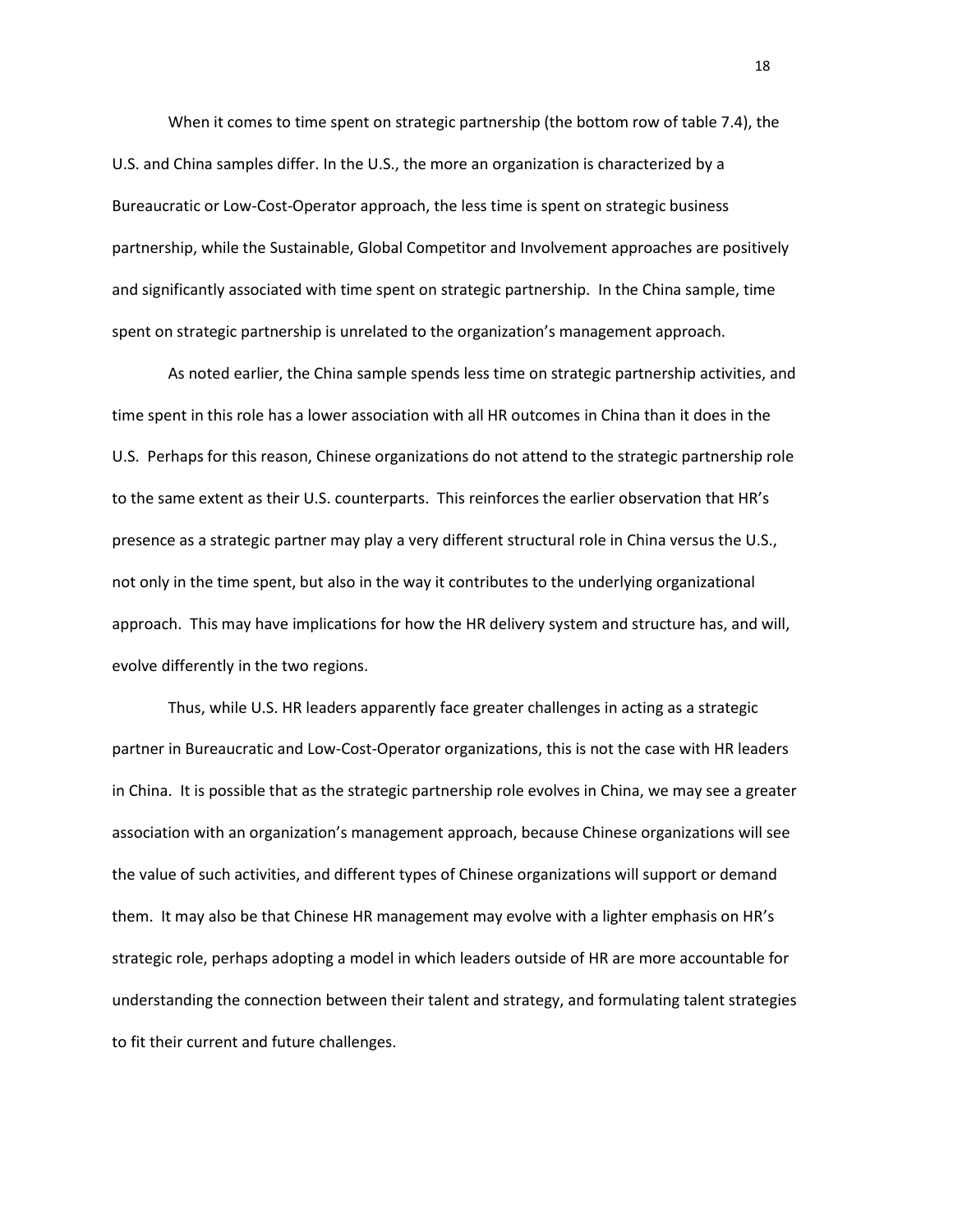#### **7.7. HR's Strategy Activities**

We have seen that the U.S. and China vary in the time spent on strategic partnership activities and in how those activities relate to organizational success and management approaches. This raises the issue of whether the two countries also differ in the types of strategy activities they engage in. We asked respondents to rate the extent to which their HR function engages in eight strategy activities. Table 7.5 shows to what extent the average organizations engage in eight HR strategy activities in the U.S. and China. China HR leaders rate seven of the eight activities significantly lower than their U.S. counterparts, reinforcing the pattern of a generally less extensive strategic role for the Chinese HR leaders. The one activity on which the HR leaders' ratings are not significantly different is, "help identify new business opportunities." This item is also the lowest-rated by both the U.S. and Chinese HR leaders, so there may be a "floor" effect that caused the two ratings to converge at a very low level.

| With respect to strategy, to what extent does the                |             |        |
|------------------------------------------------------------------|-------------|--------|
| HR function ?                                                    | <b>U.S.</b> | China  |
| Help identify or design strategy options                         | 2.8         | $2.2*$ |
| Help decide among the best strategy options                      | 2.9         | $2.3*$ |
| Help plan the implementation of strategy                         | 3.6         | $2.5*$ |
| Help identify new business opportunities                         | 2.0         | 2.1    |
| Assess the organizations readiness to implement<br>strategies    | 3.2         | $2.6*$ |
| Help design the organization structure to<br>implement strategy  | 3.6         | $3.0*$ |
| Assess possible merger, acquisition or divestiture<br>strategies | 2.7         | $1.9*$ |

**Table 7.5. HR Strategy Activities Comparing U.S. and China**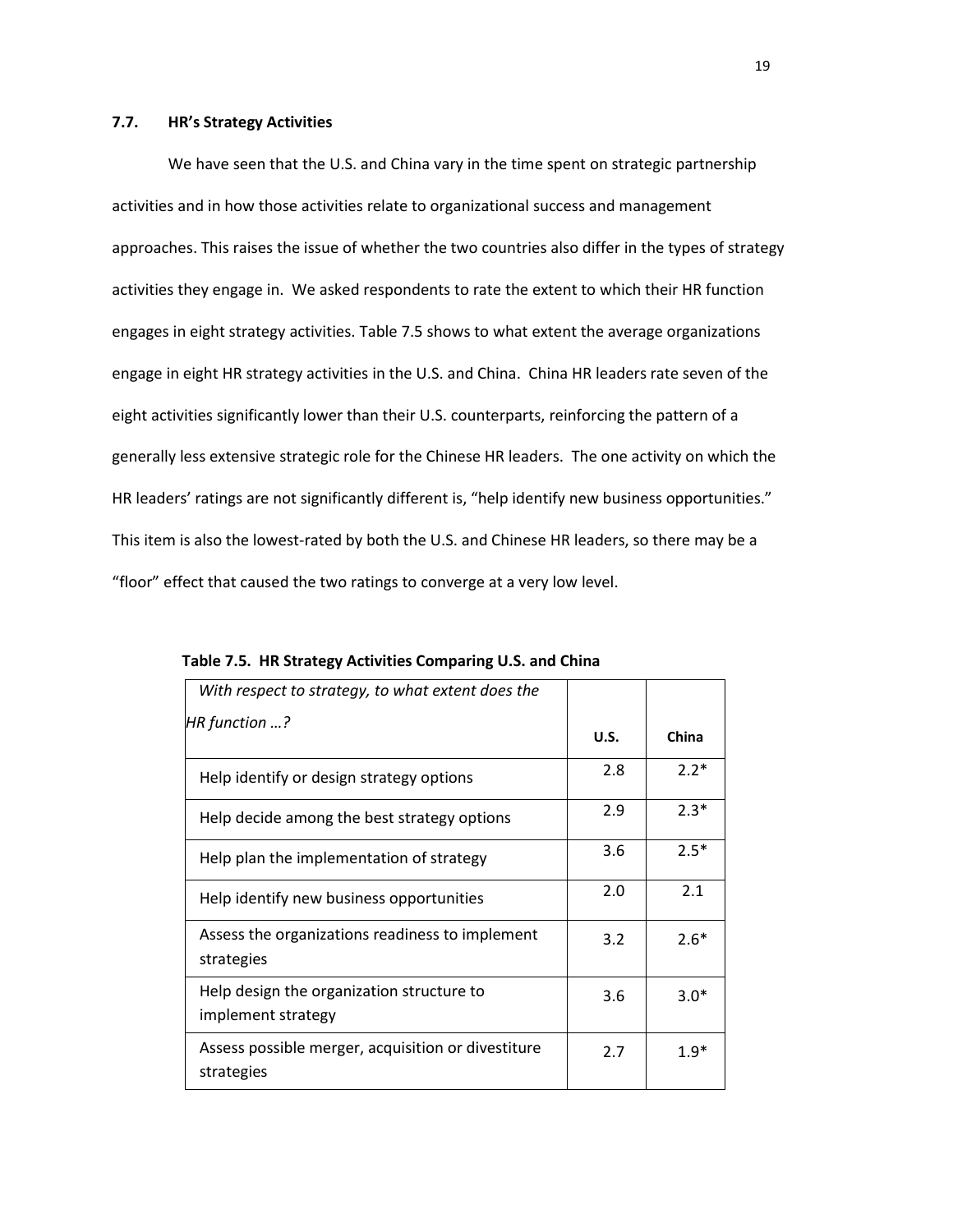| Work with the corporate board on business | 2.6 |  |
|-------------------------------------------|-----|--|
| strategy                                  |     |  |

Response Scale: 1 = Little or No Extent; 2 = Some Extent; 3 = Moderate Extent; 4 = Great Extent; 5 = Very Great Extent

\* *p* ≤ .05 test of mean differences

The relative extent to which HR engages in these activities is similar in both countries.

Specifically, in both countries the more traditional HR activities (strategy implementation and organization design) are rated highest, while activities related to strategy formulation and business decisions are rated lowest. Thus, in both the U.S. and China, HR is more extensively involved in strategic activities focused on implementing strategy after it is formed than in actually formulating the strategy itself.

Does the extent and kind of HR strategy activity matter to key organizational outcomes?

Table 7.6 shows the relationship between the ratings of the extent that each HR strategy activity

takes place, and the ratings of HR's role in strategy, HR effectiveness, and organizational

performance.

|                                                                       |                                                   | U.S.                                           |                                                           | China                                                           |                                                    |                                                        |  |
|-----------------------------------------------------------------------|---------------------------------------------------|------------------------------------------------|-----------------------------------------------------------|-----------------------------------------------------------------|----------------------------------------------------|--------------------------------------------------------|--|
| With respect to strategy, to<br>what extent does the HR<br>function ? | <b>Correlation</b><br>with HR Role<br>in Strategy | Correlation<br>with HR<br><b>Effectiveness</b> | <b>Correlation</b><br>with<br>Organization<br>Performance | <b>Correlation with</b><br><b>HR Role in</b><br><b>Strategy</b> | <b>Correlation with</b><br><b>HR Effectiveness</b> | <b>Correlation with</b><br>Organization<br>Performance |  |
| Help identify or design<br>strategy options                           | $.65***$                                          | $.45***$                                       | .15                                                       | $.35***$                                                        | $.47***$                                           | $.15*$                                                 |  |
| Help decide among the<br>best strategy options                        | $.70***$                                          | $.53***$                                       | .14                                                       | $.41***$                                                        | $.48***$                                           | $.16*$                                                 |  |
| Help plan the<br>implementation of                                    | $.58***$                                          | $.55***$                                       | .11                                                       | $.42***$                                                        | $.46***$                                           | $.13^t$                                                |  |
| Help identify new<br>business opportunities                           | $.52***$                                          | $.47***$                                       | .12                                                       | $.24***$                                                        | $.43***$                                           | .20**                                                  |  |
| Assess the organizations<br>readiness to implement                    | $.54***$                                          | $.59***$                                       | .13                                                       | $.50***$                                                        | $.48***$                                           | $.20**$                                                |  |

# **Table 7.6. HR Strategy Activities and HR Outcomes**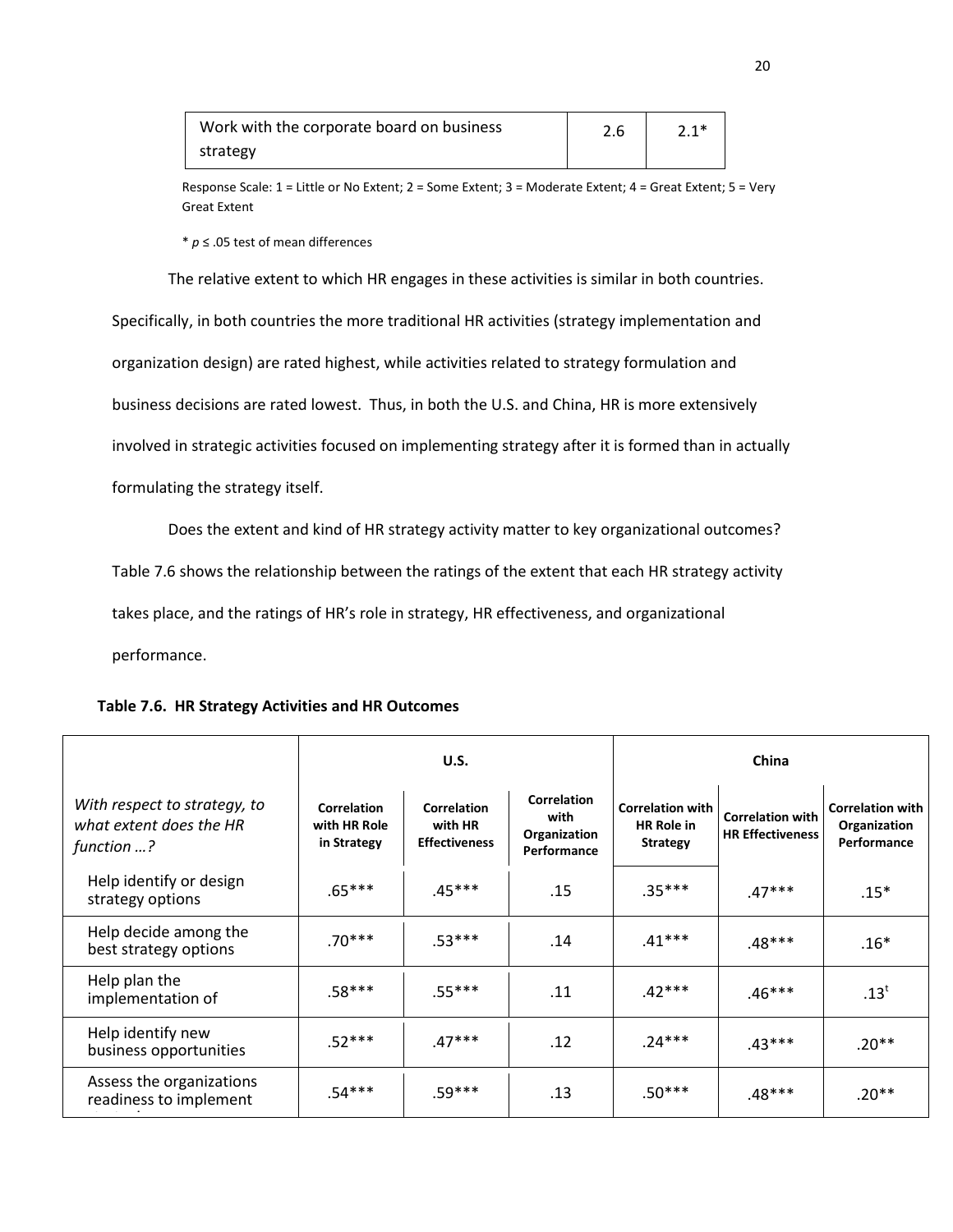| Help design the<br>organization structure to          | $.58***$ | .62***   | $.12 \,$ | $.39***$ | .44*** | $.18*$  |
|-------------------------------------------------------|----------|----------|----------|----------|--------|---------|
| Assess possible merger,<br>acquisition or divestiture | .38***   | $.55***$ | $.18^t$  | .26***   | .45*** | $.20**$ |
| Work with the corporate<br>board on business          | .58***   | $.51***$ | .09      | .41***   | .47*** | $.18*$  |

Response Scale: 1 = Little or No Extent; 2 = Some Extent; 3 = Moderate Extent; 4 = Great Extent; 5 = Very Great Extent

Significance Level:  $t_p \le .10$ *p* ≤ .10 \* *p* ≤ .05 \*\* *p* ≤ .01 \*\*\* *p* ≤ .001

In both countries, all of the strategy activities are significantly and positively correlated with both HR's role in strategy and HR's functional effectiveness. The correlations in the China sample are somewhat lower, but still statistically significant.

When it comes to organizational performance, in both countries the correlations are positive but smaller than those with HR's role in strategy and HR effectiveness. This is not surprising given the many factors that influence organizational effectiveness. It is much less likely to be influenced by HR activities than is the effectiveness of the HR function and HR's role in strategy.

The strength of the correlations with organizational performance is different in the two countries and somewhat surprising. Considering the greater extent of strategy activity in the U.S. sample, and the greater relationship in the U.S. between time spent on strategy and organizational performance, one might expect that the extent of the strategy activities in Table 7 would be more strongly related to organizational performance in the U.S. sample. Yet, in the U.S. sample the correlations range from .11 to .18 with only one reaching significance at p<.10. For the China sample, the range of correlations is somewhat higher (from .13 to .20), and all but one reached significance at p<.05. However, none of the differences between the China and U.S. correlations reached statistical significance. Thus, it does not appear that the extensiveness of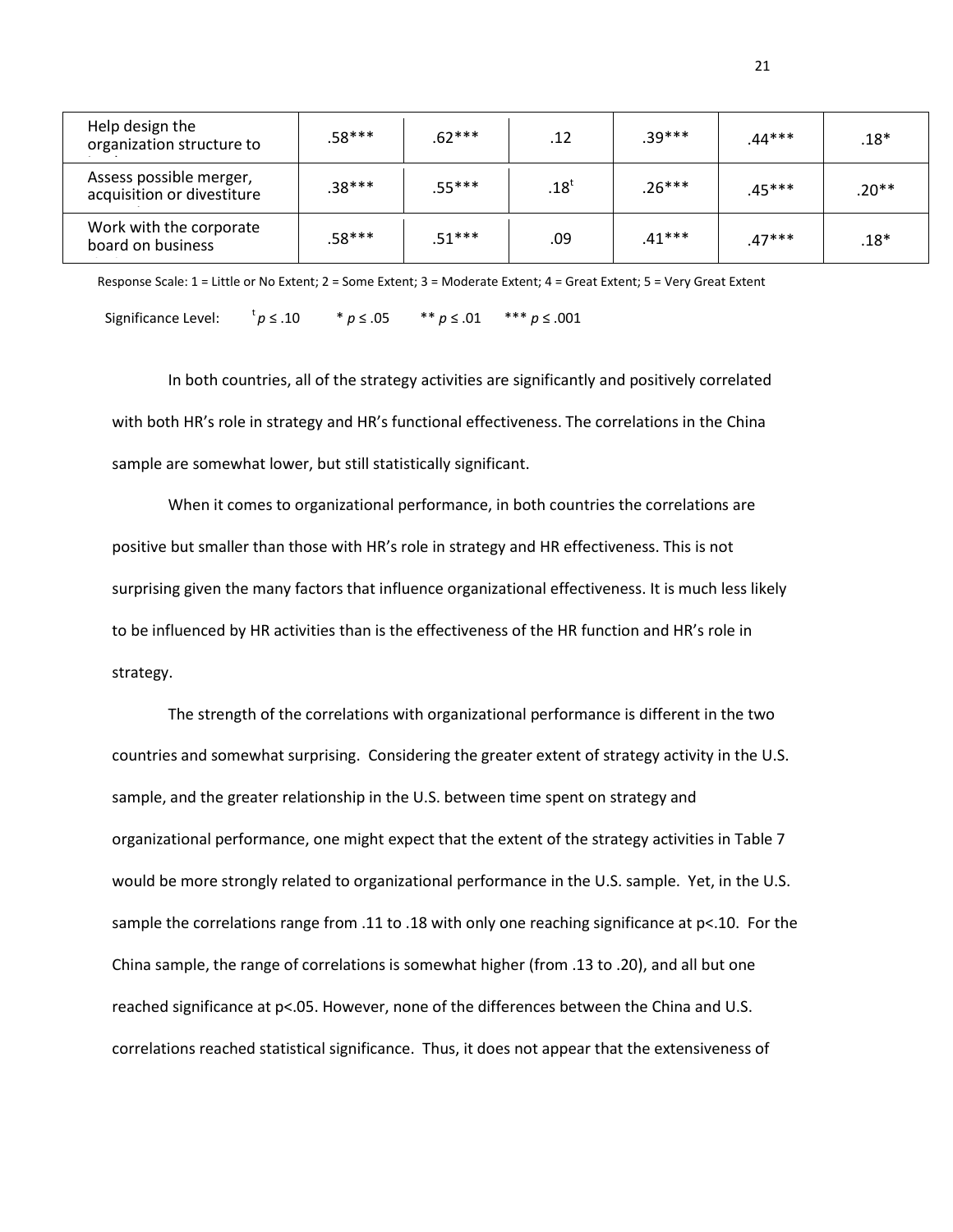these strategy activities is more strongly associated with organizational performance in the U.S.

than in China.

# **7.8. Organization Management Approach**

Does an organization's management approach associate with the extent of HR's strategic

activity? Table 7.7 contains the correlations of the eight strategy activities with ratings of the

organization's management approach in both the U.S. and China.

| With respect to<br>strategy, to what<br>extent does the HR<br>function ? | <b>Bureaucratic</b><br>(hierarchical and<br>top-down) |                     | <b>Low Cost</b><br>Operator<br>(minimum<br>compensation,<br>low-cost focus) |        | High<br>Involvement<br>(participative, flat,<br>High career<br>commitment) |          | Global<br>Competitor<br>(complex work,<br>hire the best, low<br>career<br>commitment) |          | <b>Sustainable</b><br>(agile, both financial<br>and sustainability<br>goals) |          |
|--------------------------------------------------------------------------|-------------------------------------------------------|---------------------|-----------------------------------------------------------------------------|--------|----------------------------------------------------------------------------|----------|---------------------------------------------------------------------------------------|----------|------------------------------------------------------------------------------|----------|
| <b>Country</b>                                                           | U.S.                                                  | China               | <b>U.S.</b>                                                                 | China  | U.S.                                                                       | China    | <b>U.S.</b>                                                                           | China    | <b>U.S.</b>                                                                  | China    |
| Help identify or<br>design strategy<br>options                           | $-.21**$                                              | $-.20**$            | $-.11$                                                                      | $-.06$ | $.27***$                                                                   | $.44***$ | .00                                                                                   | $.37***$ | $.26***$                                                                     | $.41***$ |
| Help decide among<br>the best strategy<br>options                        | $-.22**$                                              | $-.21**$            | $-.07$                                                                      | $-.03$ | $.30***$                                                                   | $.42***$ | .06                                                                                   | $.34***$ | $.32***$                                                                     | $.41***$ |
| Help plan the<br>implementation of<br>strategy                           | $-.26***$                                             | $-.19*$             | $-.17*$                                                                     | .02    | $.39***$                                                                   | $.39***$ | .11                                                                                   | $.30***$ | $.32***$                                                                     | $.32***$ |
| Help identify new<br>business<br>opportunities                           | $-.12$                                                | $-.06$              | $-.10$                                                                      | $-.05$ | $.27***$                                                                   | $.28***$ | $.13^t$                                                                               | $.33***$ | $.19*$                                                                       | $.28***$ |
| Assess the<br>organizations<br>readiness to<br>implement<br>strategies   | $-.25***$                                             | $-.14$ <sup>t</sup> | $-.16*$                                                                     | $-.04$ | $.42***$                                                                   | $.40***$ | .14 <sup>t</sup>                                                                      | $.30***$ | $.22**$                                                                      | $.38***$ |
| Help design the<br>organization<br>structure to<br>implement strategy    | $-.27***$                                             | $-.11$              | $-.21***$                                                                   | $-.05$ | $.44***$                                                                   | $.36***$ | $.21***$                                                                              | $.30***$ | $.20**$                                                                      | $.34***$ |

**Table 7.7. HR Strategy Activities and Organization's Management Approach**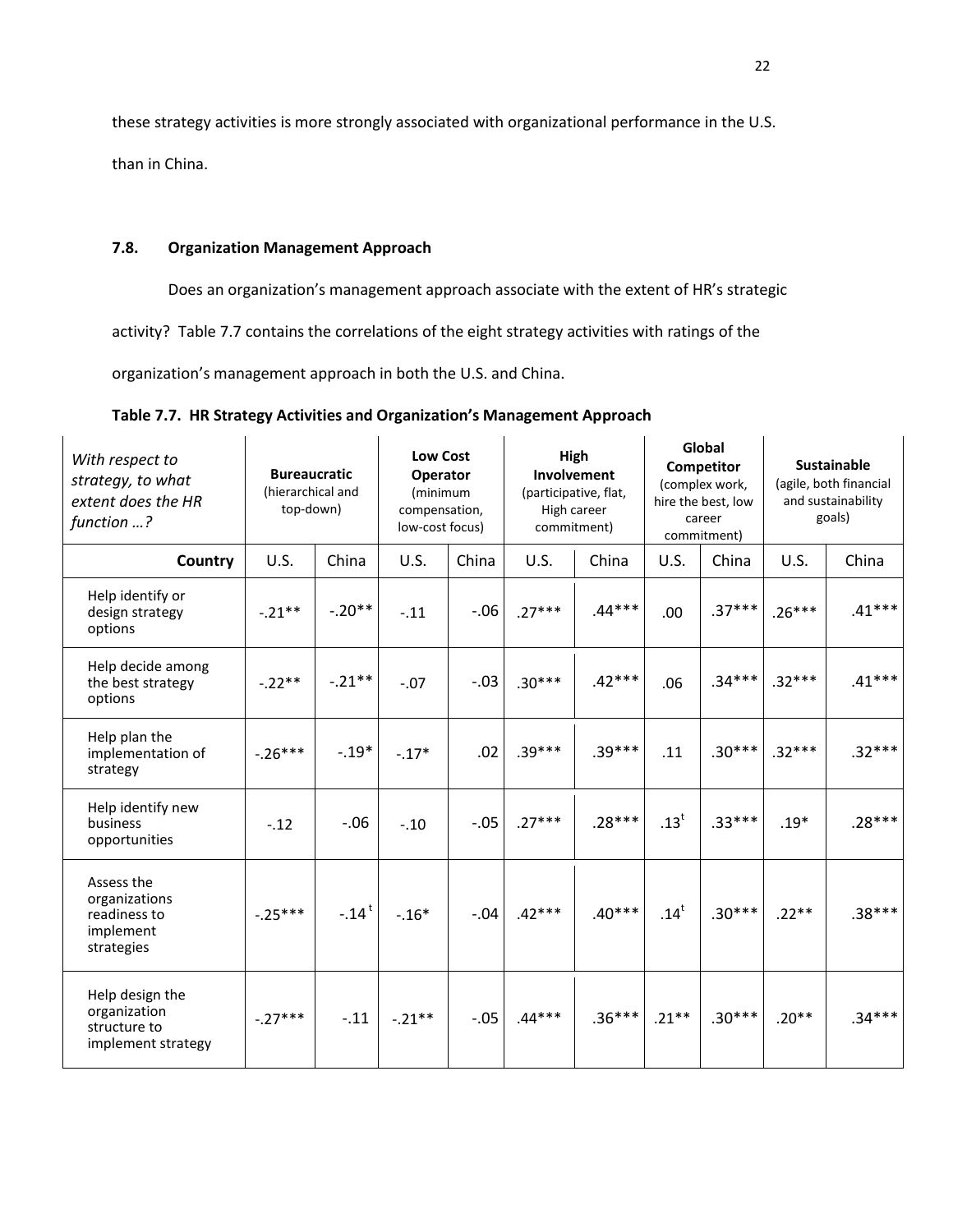| Assess possible<br>merger, acquisition<br>or divestiture<br>strategies                          | $-.28***$ | $-.03$ | $-.20**$ | .01    | $27***$  | $.27***$ | $.17*$ | $.32***$ | $.19*$  | $.22**$ |
|-------------------------------------------------------------------------------------------------|-----------|--------|----------|--------|----------|----------|--------|----------|---------|---------|
| Work with the<br>corporate board on<br>business strategy                                        | $-.19*$   | $-18*$ | $-.14^t$ | $-.09$ | $.38***$ | $.32***$ | .07    | $.21***$ | $.22**$ | $.22**$ |
| *** $p \le .001$<br>Significance Level:<br>** $p \le .01$<br>$p \leq .10$<br>$*$ <i>p</i> ≤ .05 |           |        |          |        |          |          |        |          |         |         |

<u>23 and 23</u>

The overall pattern of correlations is similar across both countries. As with earlier findings regarding time spent, the more an organization is characterized as Bureaucratic or Low Cost Operator the less extensive are HR strategy activities. The more an organization is characterized as High Involvement, Global Competitor, or Sustainable the more extensive are HR strategy activities, in both the U.S. and China. Thus, it appears that the management approach creates a similar pattern of encouragement or discouragement for HR strategy activities across both

countries. It is simply less likely that HR will engage in these strategic activities in Bureaucratic and Low-Cost Operator organizations in both countries.

There are some intriguing differences between the countries. Consider the findings for the Low-Cost-Operator approach. The ratings of this approach are more likely to be significantly negatively associated with strategy activities in the U.S. than in China. As noted earlier, this management approach was significantly associated with organization size only in the China sample. It seems possible that if the route to growth in China has more often been through the Low-Cost-Operator approach, then this approach may have little effect on HR's strategic activity. Large organizations may have the resources and capacity to value HR's strategic activity, and in China such organizations are more likely to be Low Cost Operators. In contrast, if Low Cost Operator is less often a growth strategy in the U.S., then it may mean that U.S. organizations adopting this approach devote fewer resources to HR and allow it less opportunity for strategy activities.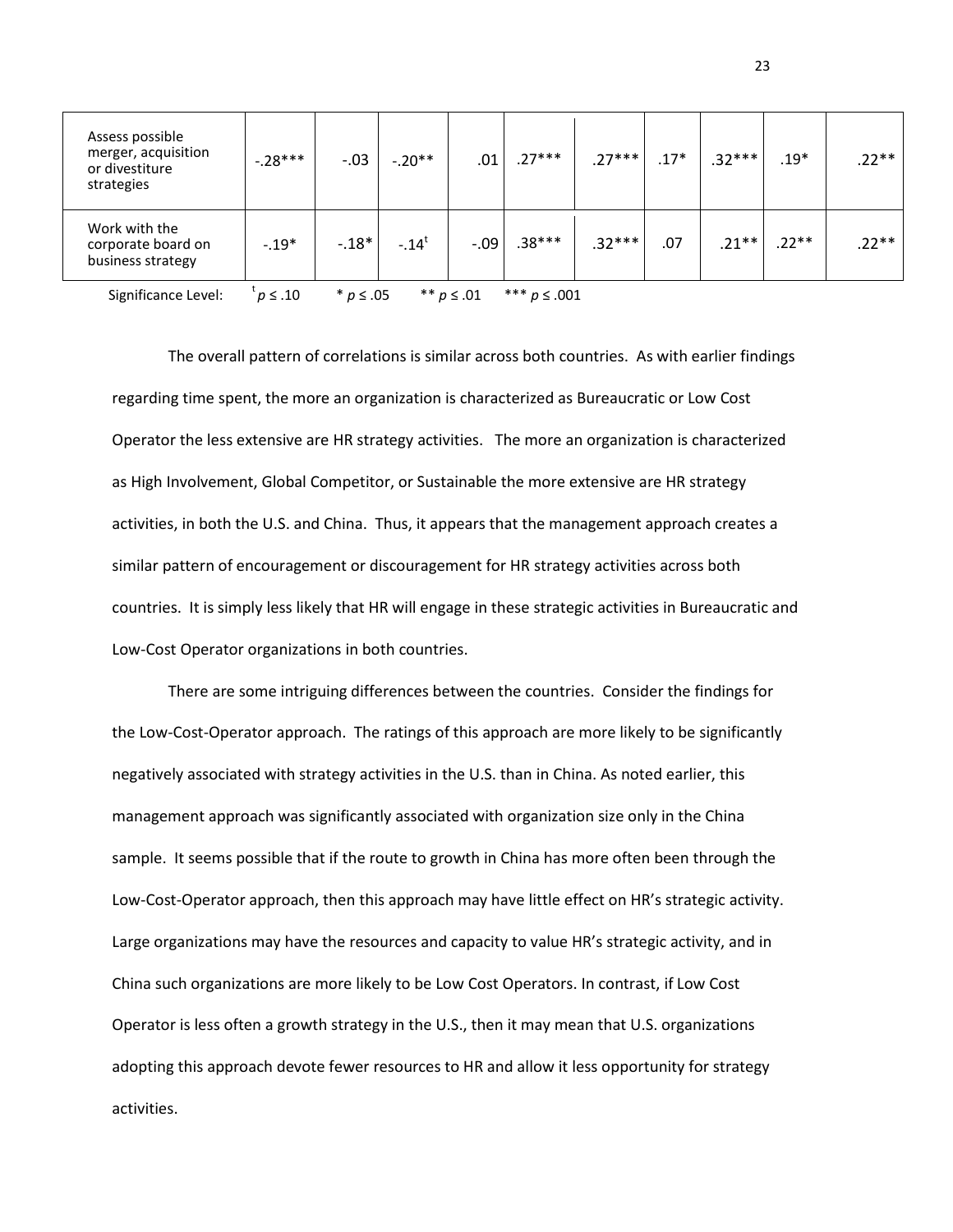Consider the findings for the Global Competitor approach. The correlations of the strategy activities with this approach are stronger and more frequently statistically significant for China than for the U.S. It seems possible that the U.S.-based companies that are global competitors may have progressed through the stage at which deep HR strategy involvement occurs, and have moved toward a model of shared services and a more pragmatic approach to careers ("we employ you as long as you can add value"). On the other hand, China based Global Competitor organizations may be at an earlier growth stage in which deep involvement by HR in strategy issues is more necessary and accepted. It may also be that there is simply a more HRinvolved approach and perspective among the Global Competitors in the China sample than the U.S. sample.

Table 7.1 showed that, compared to U.S. HR leaders, China HR leaders more strongly described their organizations as Bureaucratic, and less strongly described them as Global Competitors, High Involvement and Sustainable. The results in Table 7.7 suggest that this pattern may partially explain the lower level of many strategy activities in Chinese HR functions. In both China and the U.S., advanced strategy activities are more extensive under management approaches that occur less often in China. Thus, U.S. HR leaders more frequently find themselves in organizations that operate in ways that may be more "friendly" to HR strategy activities.

These results from the U.S. and China, as well as the larger pattern of results in our survey data (Boudreau & Lawler, forthcoming; Lawler & Boudreau, 2012) suggest that certain organizational approaches (e.g., Bureaucratic and Low-Cost) present a "headwind" against which HR must battle to achieve strategic partnership, advanced strategy activities, high professional skill levels, etc. Other organizational approaches (e.g., Sustainable and Innovation) present a "tailwind" that seems to support such achievements. The fact that the former approaches appear more often in the Chinese sample may mean that Chinese HR leaders and organizations may find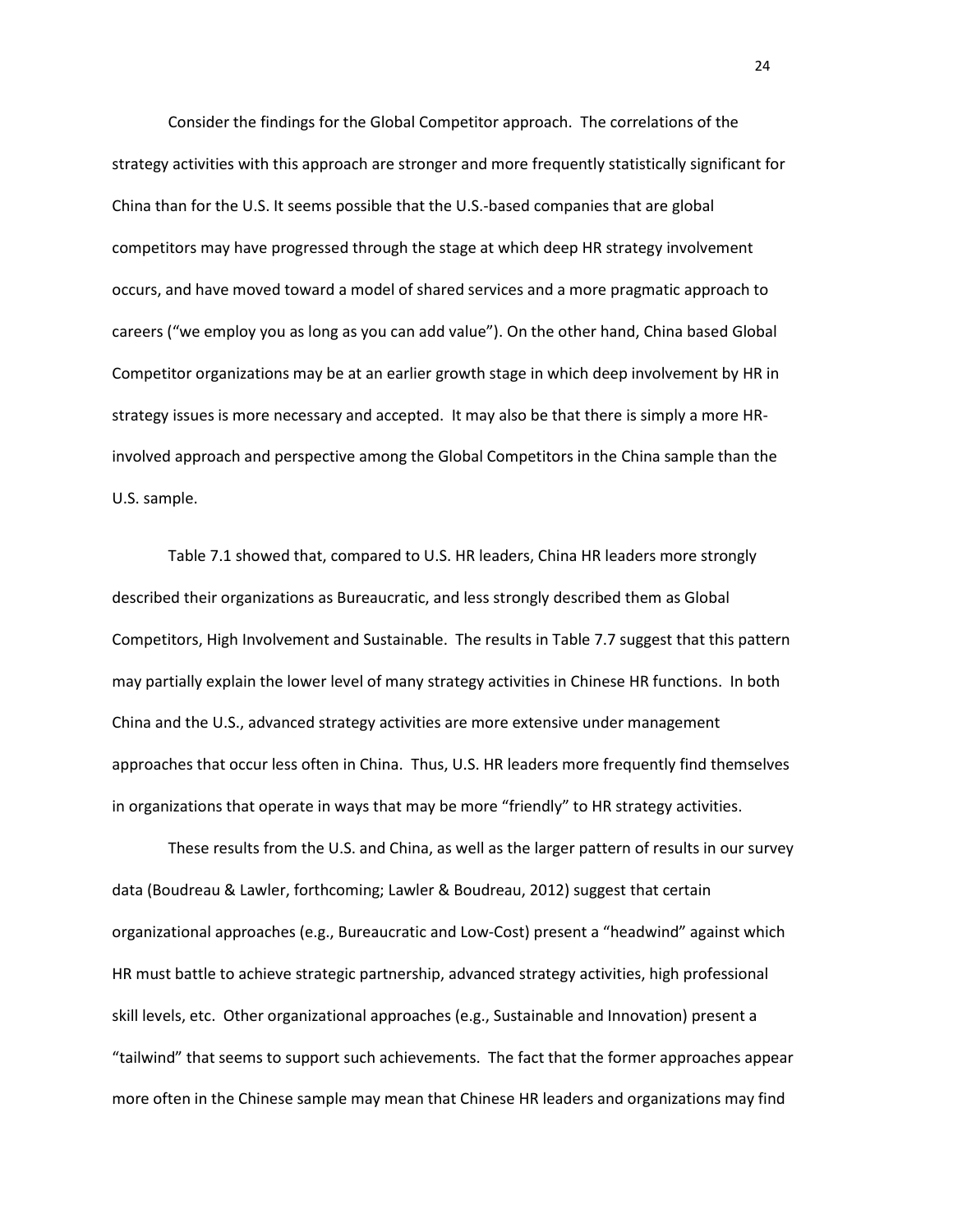it more difficult to advance HR through the Western pattern of strategic partnership. It may also be that the place to look for more advanced HR in China may be not only a function of organization size or longevity, as of management approach. Future research might attend to the role of the organization's management approach in HR evolution in China, versus other countries.

#### **7.9. Conclusion**

China and U.S. HR organizations show interesting similarities and differences. Our results clearly reinforce prior studies that suggest that Chinese HR is at a different stage than HR in the U.S. Chinese HR functions spend a smaller proportion of their time on strategic partnership and engage in advanced strategy activities less often. This may be partially explained by the fact that time spent on strategic partnership is less strongly related to organization performance in China. Yet, time spent on auditing and maintaining records was negatively related to organization performance in both countries, and the Chinese HR leaders reported spending more time there than U.S. organizations. In both the U.S. and China there appears to be a case that increasing the proportion of time spent on strategy will enhance key HR outcomes, though the impact of increased time on strategic partnership seems to be less in China.

The China HR leaders more often characterized their organizations as Low Cost Operators, and less often as Global Competitor, High Involvement and Sustainable organization. This is related to the greater proportion of time Chinese HR functions spend on HR administration, because in both the U.S. and China, being a Low Cost Operator was positively related to HR administration and the other three management approaches were negatively related to it. Interestingly, the proportion of time spent on strategic partnership was unrelated to the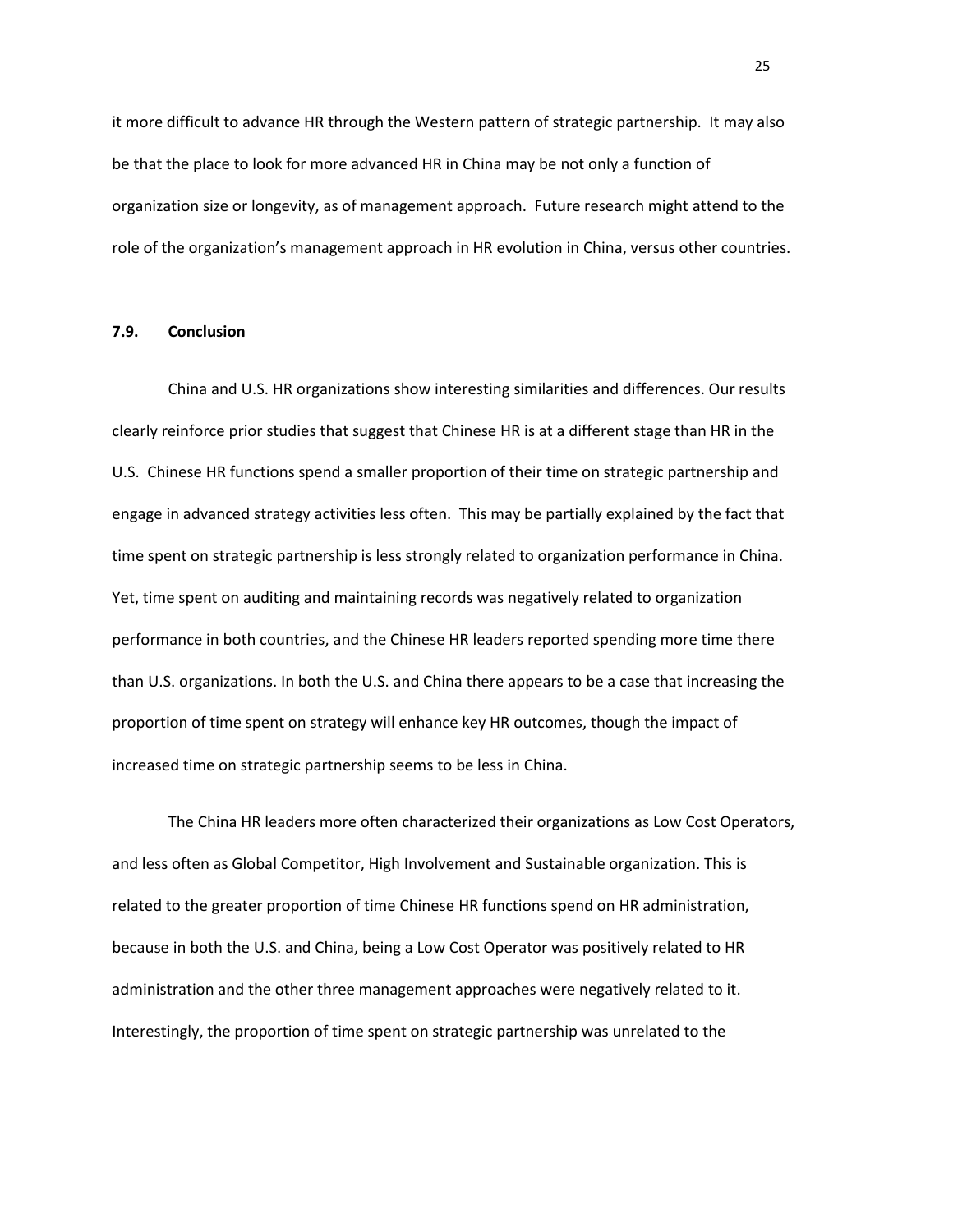management approaches in China. So, the lower proportion of time spent on strategic partnership by Chinese HR functions may not be a consequence of their management approach.

When it comes to advanced strategy activities, our results reinforce past research suggesting that Chinese HR functions engage in such activities less extensively. Interestingly, the relative extensiveness of the activities suggests that in both China and the U.S., HR is more likely to implement the strategy than to form it.

Advanced strategy activities were related to HR and organizational outcomes in both the U.S. and China. The relationship with organizational performance was more statistically significant in the China sample. Thus, the implication that more extensive engagement in advanced strategy activities may enhance HR and organization outcomes is similar for both countries.

Management approaches do affect the extent of advanced strategy activities. Both the Low Cost Operator and Bureaucratic approaches are being negatively associated with these activities in both countries. The greater prevalence of these management approaches in China may partially explain their less extensive use. An interesting finding was that the Low Cost operator approach was more strongly associated with organization size in China than in the U.S., and had less of a negative association with advanced strategy activities in China than in the U.S. Chinese HR leaders in Low Cost Operator companies may be seeing the advantages of size in ways that their U.S. counterparts do not.

Overall, while China appears to show a pattern of HR activity that is at an earlier stage of development, both China and the U.S. show evidence that progress toward strategic partnership and active strategic roles is associated with stronger HR and organizational outcomes. Both samples also show evidence that an organization's management approach matters. Thus, in both China and the U.S., HR may advance more quickly in organizations that operate as Global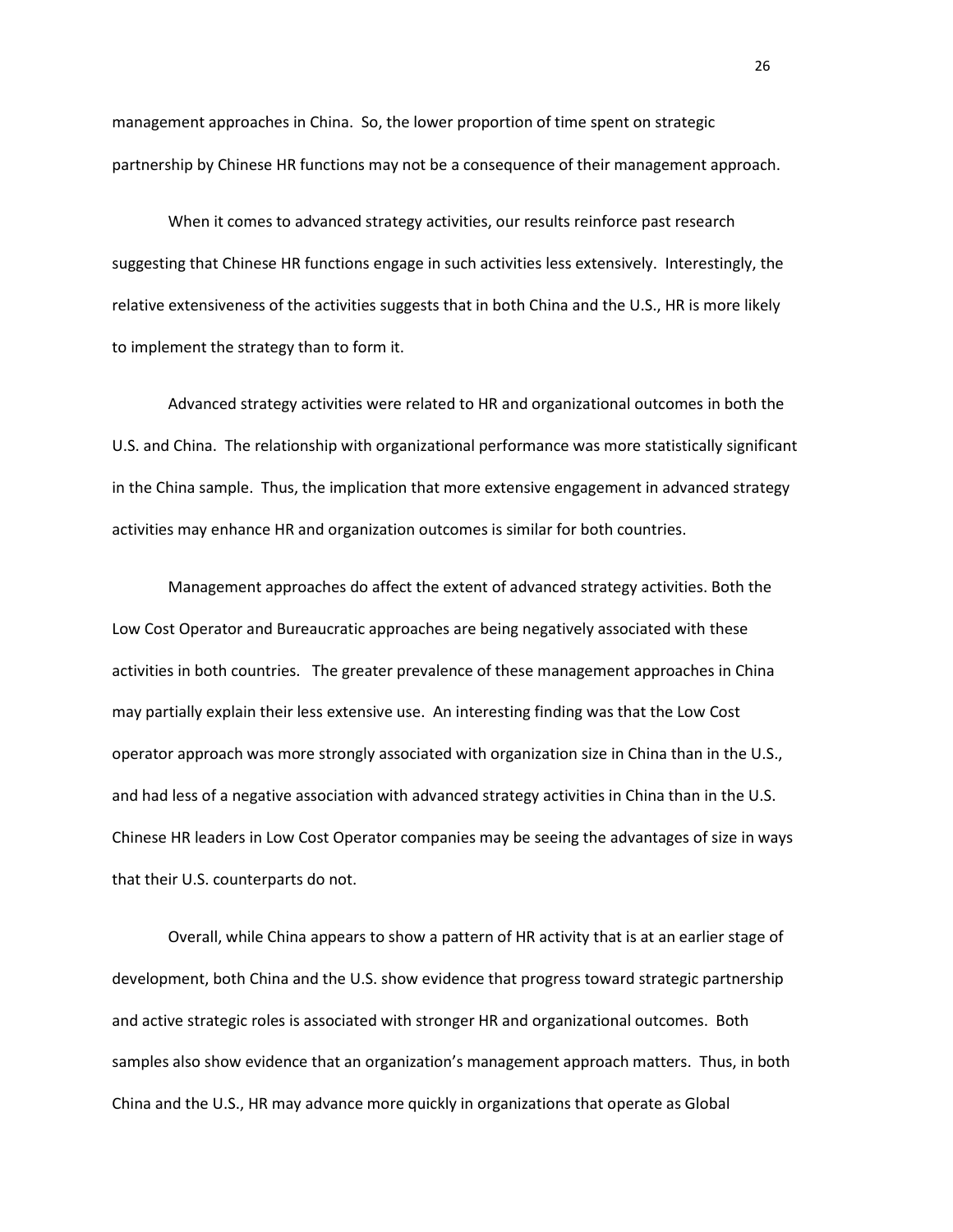Competitors, Sustainable, and High Involvement than as Bureaucratic and Low Cost Operators. A key to the advancement of HR in China may well be how the use of management approaches evolves.

#### **7.10. Implications for Practice**

This chapter has analyzed the extent and nature of HR strategy activity in U.S. and Chinese companies. The findings reinforce past research, in that that HR executives in China remain less active in business strategy than are U.S. HR executives. In both countries the extent and nature of HR strategic activity is associated with HR effectiveness and organizational performance, albeit with some differences. It appears that one reason for the differences in the strategic role of HR between the two countries is the extent to which organizations adopt management approaches that are positively associated with the opportunity for HR to engage in strategic activities. Moreover, organizations in China often have organization design and HR practices that are less "friendly" to strategic HR.

Given this, organizations operating globally will likely wish to accommodate the differences between HR approaches and practices in the U.S. and China. Indeed, in data not reported here, we found that this same pattern of differences exists when Chinese companies are compared to their counterparts in a variety of Western countries, including Europe and Canada. It appears that in many ways Chinese HR operates in a more operational and less strategic role than in the U.S. and other Western countries. This may mean non-HR Chinese leaders will be less accustomed to having HR play a leadership role in strategy and a strategic role in the enterprise. There is likely to be a greater need for education and acceptance-building with HR constituencies in China in order to advance a greater strategic role for the HR profession. It may also be that Chinese leaders outside of HR will learn to take on a greater role in HR strategy, lacking an HR function that is as prepared to take this role.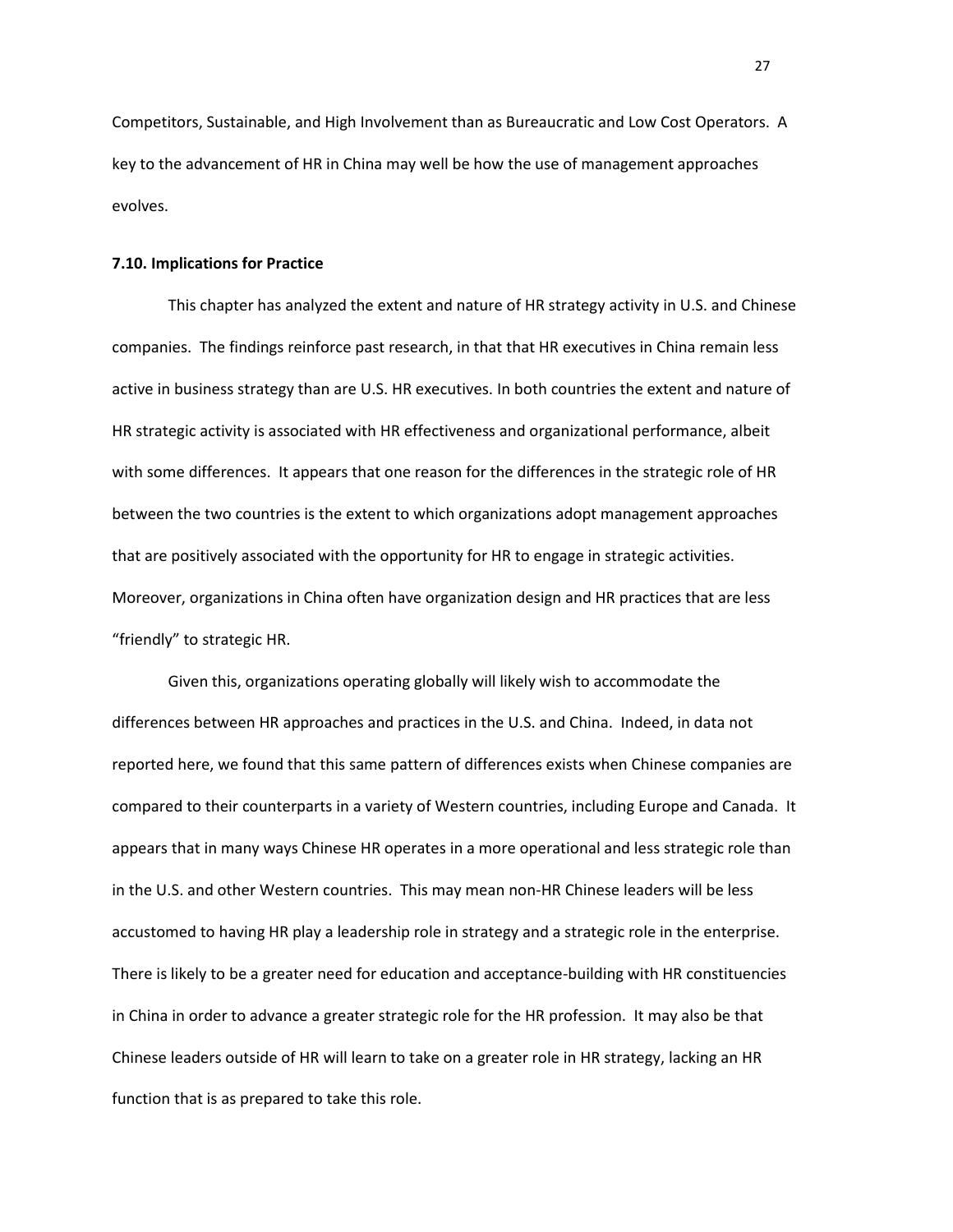A significant finding is that the management approach taken by the organization associates strongly with the degree to which HR engages in strategic activities and spends time on strategy. This was true in both countries, though the pattern differed somewhat. It appears that organizations which accomplish their objectives by operating as low-cost-operators or bureaucracies are less likely to see strategic and more advanced HR roles, while those operating as global competitors, sustainable organizations and with high employee involvement are more likely to see such roles. This poses a conundrum for organizations and the HR profession. Should HR leaders who wish to play an advanced HR role try to join organizations whose operating approach is more "friendly" to strategic HR, or is it possible to change organizations whose approaches are inherently less HR friendly? Do organizations that operate as bureaucratic or low-cost have different needs for strategic HR? Our data is at the early stage, but it does appear that both HR and non-HR leaders as well as HR scholars, may wish to measure and account for the management approach of organizations as they consider the likelihood and effect of strategic HR activities.

Understanding and measuring the management approach or organizations may also provide ways to compare U.S. and Chinese organizations that add to what has been done before. Specifically, a good deal of prior research on Chinese HR has emphasized ownership arrangements such as State-owned or joint ventures. Such categories are less meaningful in the U.S. and other Western countries, but our data suggest that measuring the organization's management approach may provide similar insights while being more comparable across regions. Though our data are at the company level, it seems plausible that such measures might also reveal differences between organizational units at the regional or national level. Thus, leaders may find it useful to map their units according to the prevalent management approach, as they consider the viability of strategic HR in different regions of their organization.

<u>28 and 28</u>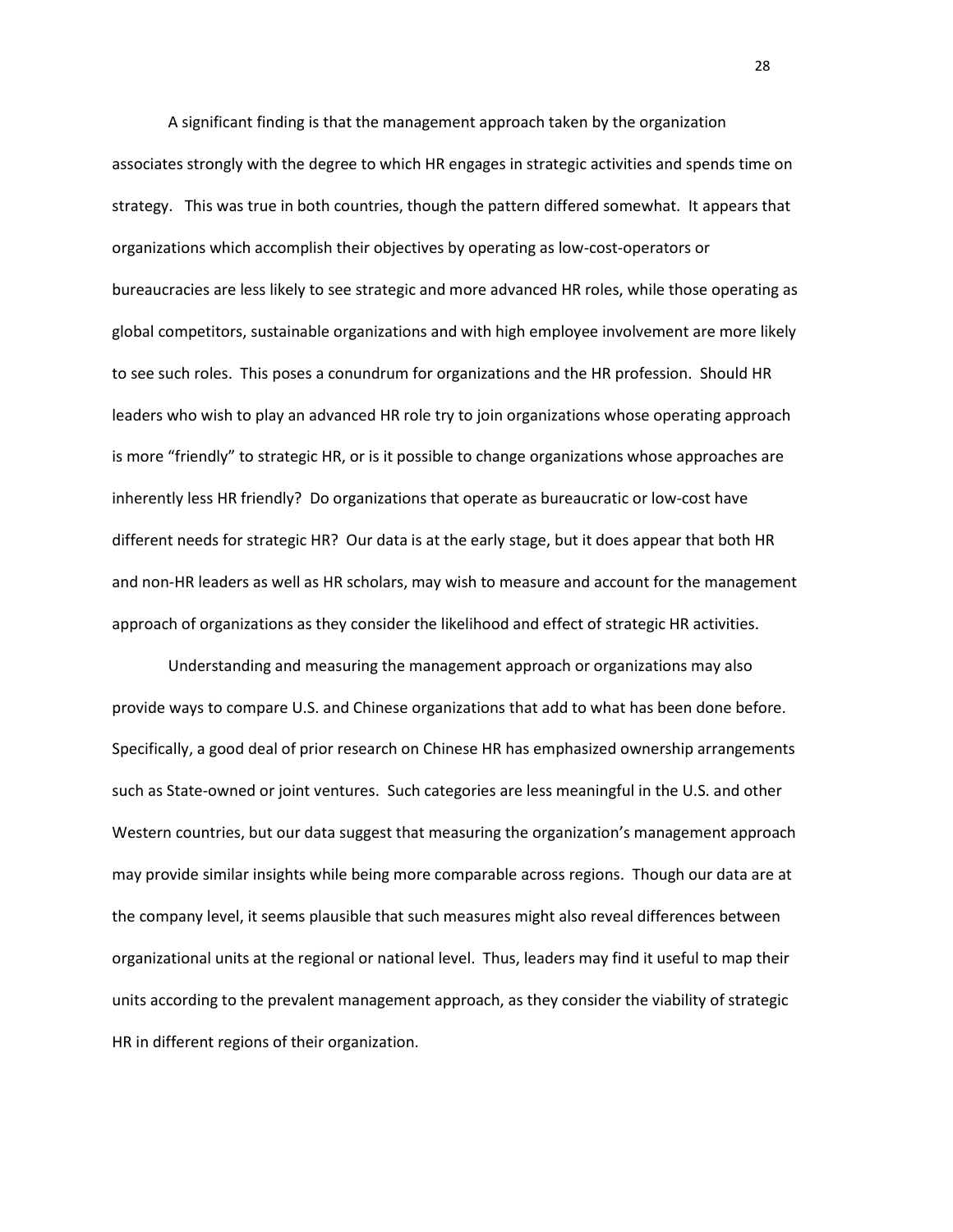#### **References**

- All-China Federation of Industry and Commerce. (2006). *Report on Non-state sector Economic Development (2005/2006)*. Beijing: Social Science Academic Press (China).
- Bjorkman, I. (2002). The diffusion of human resource management practices among Chinese firms: The role of western multinational corporations. *Asia Pacific Business Review*, *9*(2), 43-60.
- Boudreau, J.W. & Lawler, E.E., III (forthcoming). Stubborn Traditionalism in HRM: Causes and Consequences. *Human Resource Management Review*.
- Boudreau, J. W., and Ramstad, P. M. (2007). *Beyond HR: The new science of human capital.* Boston, MA: Harvard Business School Press.
- Bowen, D.E., & Ostroff, C. (2004). Understanding HRM-firm performance linkages: The role of the "strength" of the HRM system. *Academy of Management Review,* 29(2), 203-221.
- Brewster, C. J., Mayrhofer, W. & Morley, M. (eds) (2004) *Trends in Human Resource Management in Europe: Convergence or divergence*, London, Butterworth-Heinemann
- Collins, N., Zhu, Y., & Warner, M. (2012) 'HRM and Asian socialist economies in transition: China, Vietnam and North Korea', in C. J. Brewster and W. Mayrhofer (eds) *A Handbook of Comparative HRM*, Edward Elgar, Cheltenham, pp. 598-619
- Cooke, F.L. (2005). *HRM, work and employment in China.* London, UK: Routledge.
- Ding, D.Z. & Akhtar, S. (2001). The organizational choice of human resource management practices: A study of Chinese enterprises in three cities in PRC*. The International Journal of Human Resource Management, 12*(6), 946-964.
- Ding, D.Z., & Warner, M. (2001). China's labour-management system reforms: Breaking the 'three old irons' (1978-1999). *Asia Pacific Journal of Management*, *18*(3), 315-334.
- Glover, L., & Sin, N.Y.M. (2000). The human resource barriers to managing quality in China. *International Journal of Human Resource Management*, *11*(5), 867-882.
- Lawler, E.E. & Boudreau, J.W. (2012). *Effective Human Resource Management: A Global Analysis.* Stanford, CA: Stanford University Press.
- Lawler, E. E. and Worley, C. G. (2011). *Management reset: Organizing for sustainable effectiveness.* San Francisco: Jossey-Bass.
- Naughton, B. (1996). *Growing out of the plan: Chinese economic reform, 1978-1993*. Cambridge, UK: Cambridge University Press.
- Nyaw, M.K. (1995). Human resource management in the People's Republic of China. In L.F. Moore & P.D. Jennings (Eds.), *Human Resource Management on the Pacific Rim* (pp.187-216).